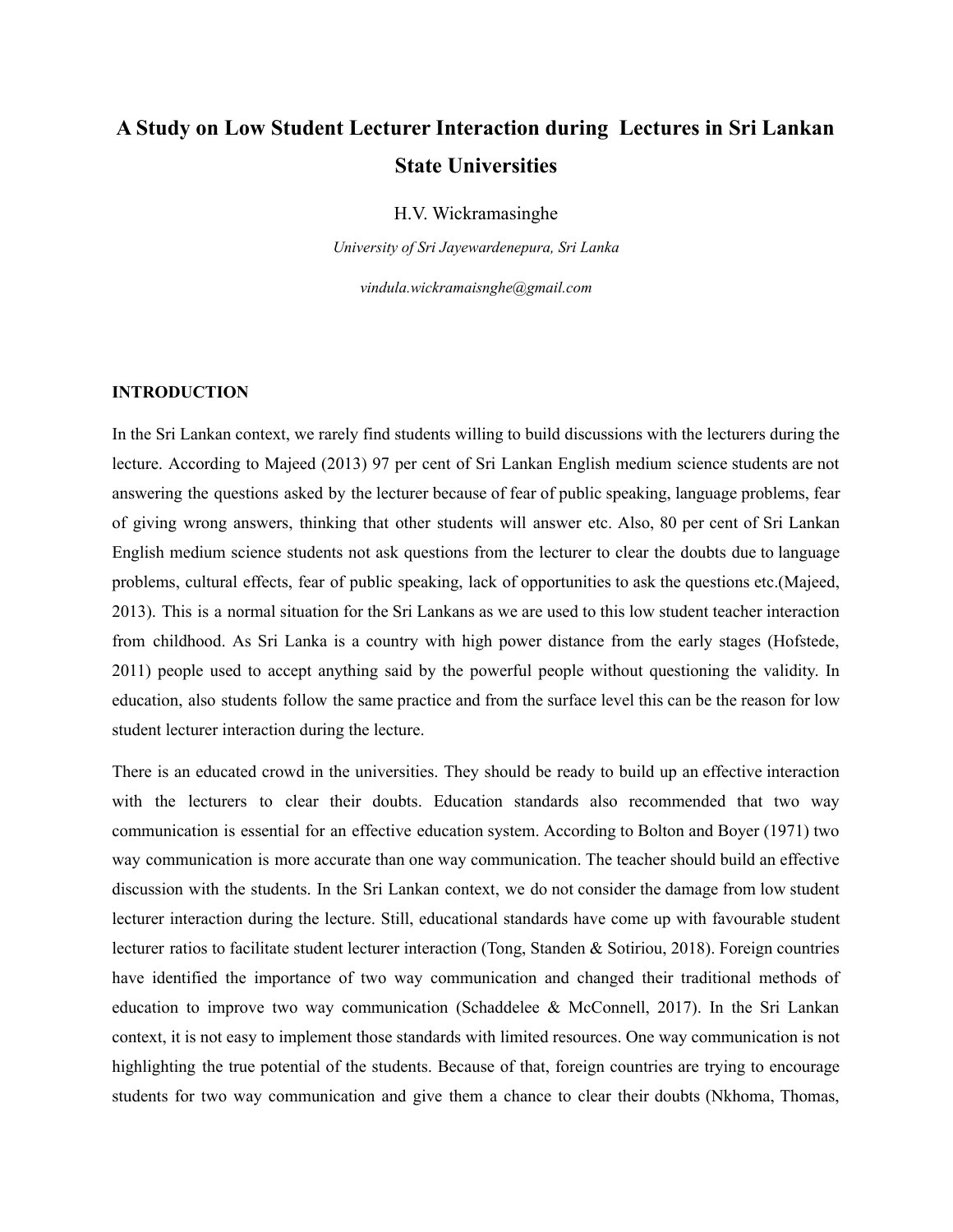Nkhoma, Sriratanaviriyakul, Truong & Vo, 2017). In the Sri Lankan context, most of the lecturers encourage students to develop questions and clear doubts, but students do not want that chance. Though the lecturer wanted to have an interactive session with the students, students did not want to take part, and the lecturer had to conduct the lecture as the students' preference. Also, some lecturers are reluctant to interact with the students, and they are not motivating students to build an effective discussion. Apart from these things, there is a popular belief among Sri Lankan students that they will understand the unclear areas in another session.

Though Sri Lanka is a country with high power distance (Hofstede, 2011), there should be other reasons why university students are not interacting with the lecturers because the university is a place for learning, and students are very much concerned about their grades.

The objective was to explore the reasons why there is a low level of interaction between university students and lecturers during the lectures based on a selected state University in Sri Lanka.

### **LITERATURE REVIEW**

Interaction is something that lecturer or student asking and answering questions (Mustapha, Rahman & Yunus, 2010, A). According to Fassinger (1995, as cited in Mustapha et al.2010,A, p.113) interaction is questions that students answer or raise in the classroom. That means the lecturer can ask questions from the students to make sure that students understand the lesson clearly. The student can ask questions from the lecturer to clear their doubts about the lesson. According to Navaz (2020) normally lecturers can conduct the lectures without any interaction with the students or lecturers can be interactive with the students during the lecture.

In the Sri Lankan context we rarely find students voluntarily willing to build up discussions with the lectures. In the Sri Lankan context, we cannot see this as a problem as we used to this for a long time. According to Majeed (2013) in Sri Lankan English medium science lectures, 97 per cent of the students do not answer the questions asked by the lecturers, and 80 per cent of students do not ask questions from the lecturers. Students can pass the subjects by listening to the lecturer, but active participation and interaction are essential for a good insight.

In the classroom, the normal process which is accepted by the educational standards is teacher teaches the lesson and then the students should build up an effective discussion to clear their doubts. Active classroom discussion plays a significant role in the success of the education and the personal development of the students (Tatar, (2005, as cited in Mustapha et al., 2010,A, p.114). Students can get the essence of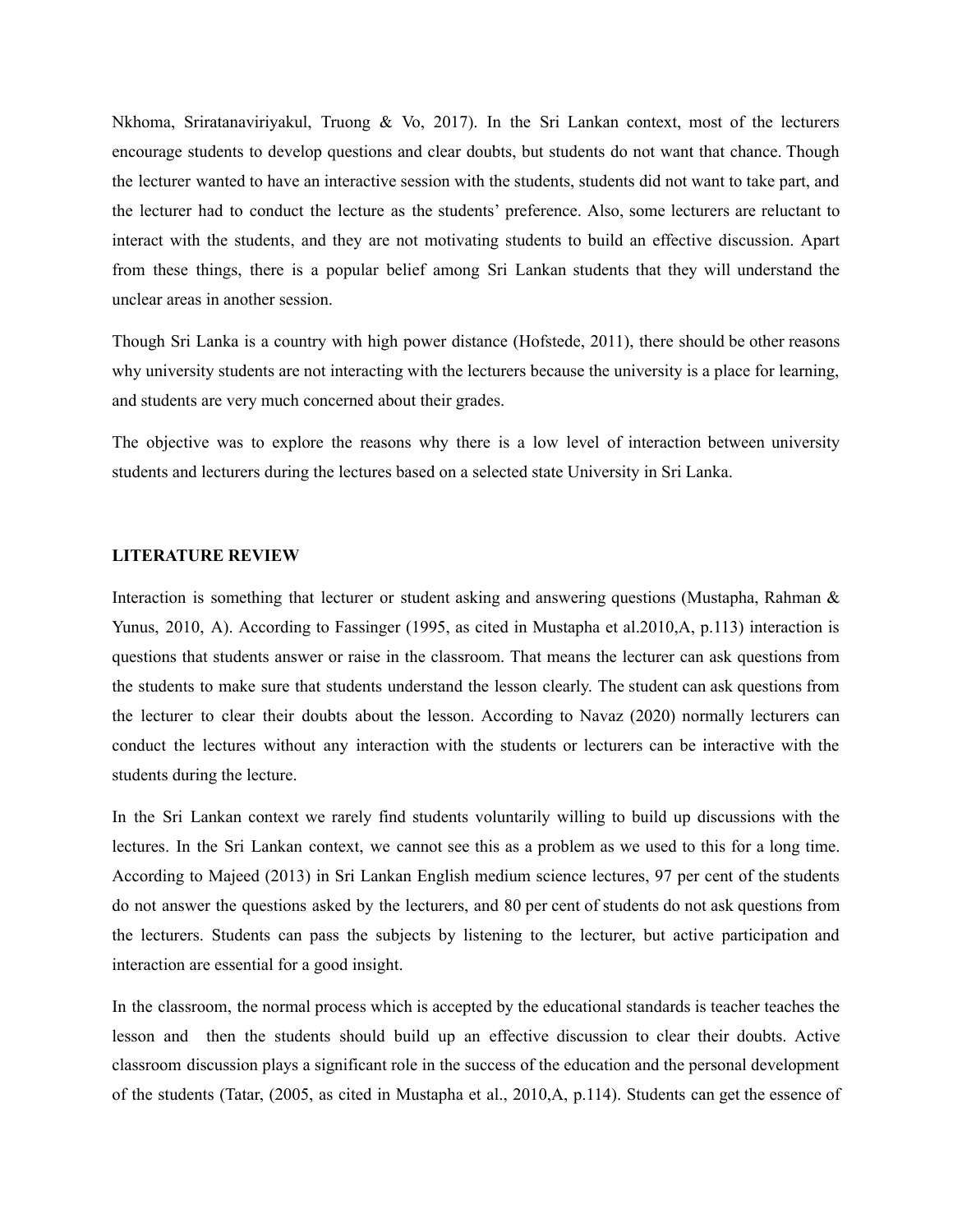the lesson only if they interact with the lecturers in the classroom to discuss their doubts about the lessons. Effective learning is there only if the teacher and student actively participate in the process (Abdullah, Baker & Mahabob, 2011). Also, according to Bolton and Boyer (1971) without proper communication between teacher and student learning process is not happening correctly. Therefore good communication is considered as one of the primary needs in the learning process. According to the idea given by Nkhoma et al. (2017) education is regarded as a two way process in which students get knowledge from the lecturers passively but actively engage with pre and post classroom activities. It is clear that merely listening to the lecturer is not help to become a better graduate. For that, students should actively engage with the classroom activities.

According to the experiences in the Sri Lankan context, most of the lecturers asked the students whether they are having any questions after each session. But it is a wonder to see students who effectively use this time to build effective discussions with the lecturer. As founded by Majeed (2013) the lecturers emphasized that they have given time for students to ask questions, but they are not asking questions. Just like other Asian countries in Sri Lanka also lecturers conduct the lectures without any interaction with the students (Navaz, 2020). When students do not want to build up a discussion with the lecturer, the lecture has to maintain one way communication. One way communication does not help build up a common language between the communicator and the audience (Bolton & Boyer,1971).Common language between the students and the lecturer is important for a better understanding of the lesson.

In the Sri Lankan context, we rarely find students enthusiastic about actively interacting with the lecturers. There can be various reasons for this. Sometimes students' behaviour can be a reason for this, and lecturers' behaviour can also be a reason. According to Fawzia (2002, as cited in Mustapha, Rahman and Yusuf, 2010,B, p.1083) factors such as course, topic, lecturer, and teaching style could affect the student interaction with the lecturer.

For Sri Lankan students, language can be a barrier to interact with the lecturers during the lecture. Because from the preschool to advanced level, most of the Sri Lankan students study in Sinhala medium and in the university most of the degrees are conducted in English medium. Therefore most of the students find it challenging to interact with the lecturers during the lecture. According to Majeed (2013) 63 per cent of students among Sri Lankan English medium science lectures are not answering questions, and 47 per cent of them are not asking questions because of language problems. Therefore, language is a huge barrier for the Sri Lankan students to interact with the lecturers during the lecture. Except for Humanities and Fine Arts, English is the medium of instruction for most of the degree courses (Majeed,2016). According to World Bank reports (2009, as cited in Majeed, 2016, p.159) English is a compulsory subject in the Sri Lankan syllabus from Grade 3 to Advanced level. Because of various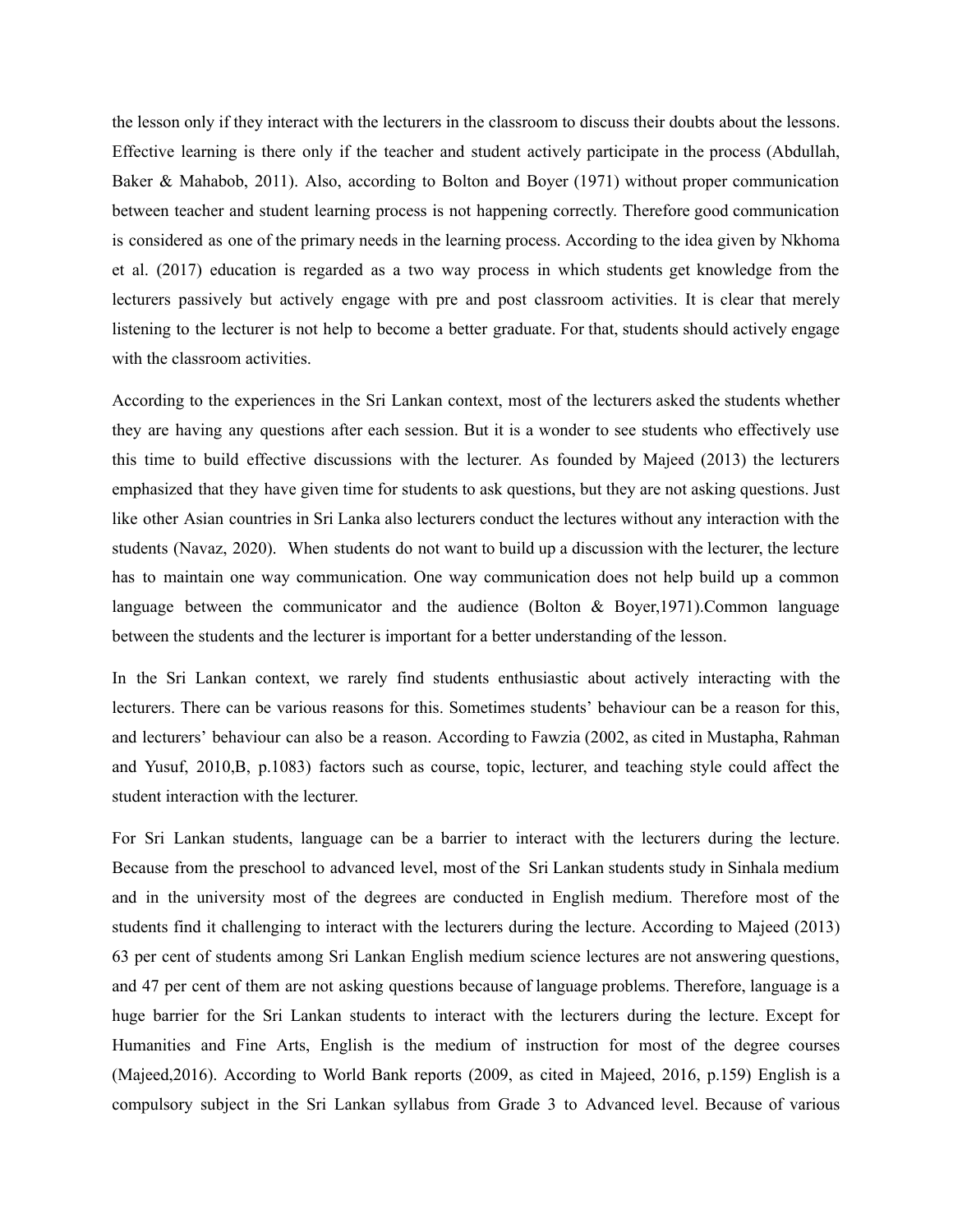reasons like inadequate resources, every student will not get an opportunity to have solid English knowledge. According to University Grant Commission (2015, as cited in Majeed, 2016, p.159) students are not motivated to learn English as it is not a criteria for university entrance. Because of these reasons, Sri Lankan students are facing difficulties when interacting with the lecturers. Also, according to Majeed (2016) students with limited language proficiency in school struggle to understand the lectures in English medium in the university.

A large number of students in the classroom are also a reason why there is a low student lecturer interaction during the lecture. Students have different personalities, and students afraid to raise their voices in front of a large audience will not raise their voices in large classrooms. According to Tong et al. (2018) large number of students in the classroom affects the students' interaction with the lecturers. The lecturer also will not be able to monitor students' interactions. Also, this is supported by the idea that small groups are suitable for active learning (Lake,2001). As founded by Majeed (2013) 43 per cent of Sri Lankan students in English medium science lectures are not asking questions from the lecturer because of the fear of public speaking.

There can be students with different personalities and different perspectives. Therefore their interaction is also different. According to Majeed (2016) some students are with sufficient English knowledge and raise their voice in language classes, but in the common lectures, they are not willing to talk. Sometimes they might have a fear of raising their voice in front of a large audience. According to Bolton and Boyer (1971) when there is a powerful person, people are reluctant to express their ideas and views. In the Sri Lankan context, students consider this power distance as one of the major barriers to interact with the lecturers.

The influence from other students also sometimes can be a reason for not interacting with the lecturers. According to Mustapha et al. (2010,B) students ranked negative classmate traits as the first reason why they are not interacting with the lecturers. Some students do not want to be interactive with the lecturers. They do not want others to be interactive with the lecturers during the lectures as well. Also, according to Mustapha et al. (2010, B)negative student traits ranked as the third reason for students are not interacting with the lecturers. When students have personal problems or feel tired or sleepy, they cannot interact with the lecturers properly.

Other than these reasons ragging in the Sri Lankan University system can be a reason why students are not interacting with the lecturers in the lecturer. As founded by Majeed (2013) most of the English Medium Science students in his research are not interacting with the lecturers due to the existing ragging system in the faculty.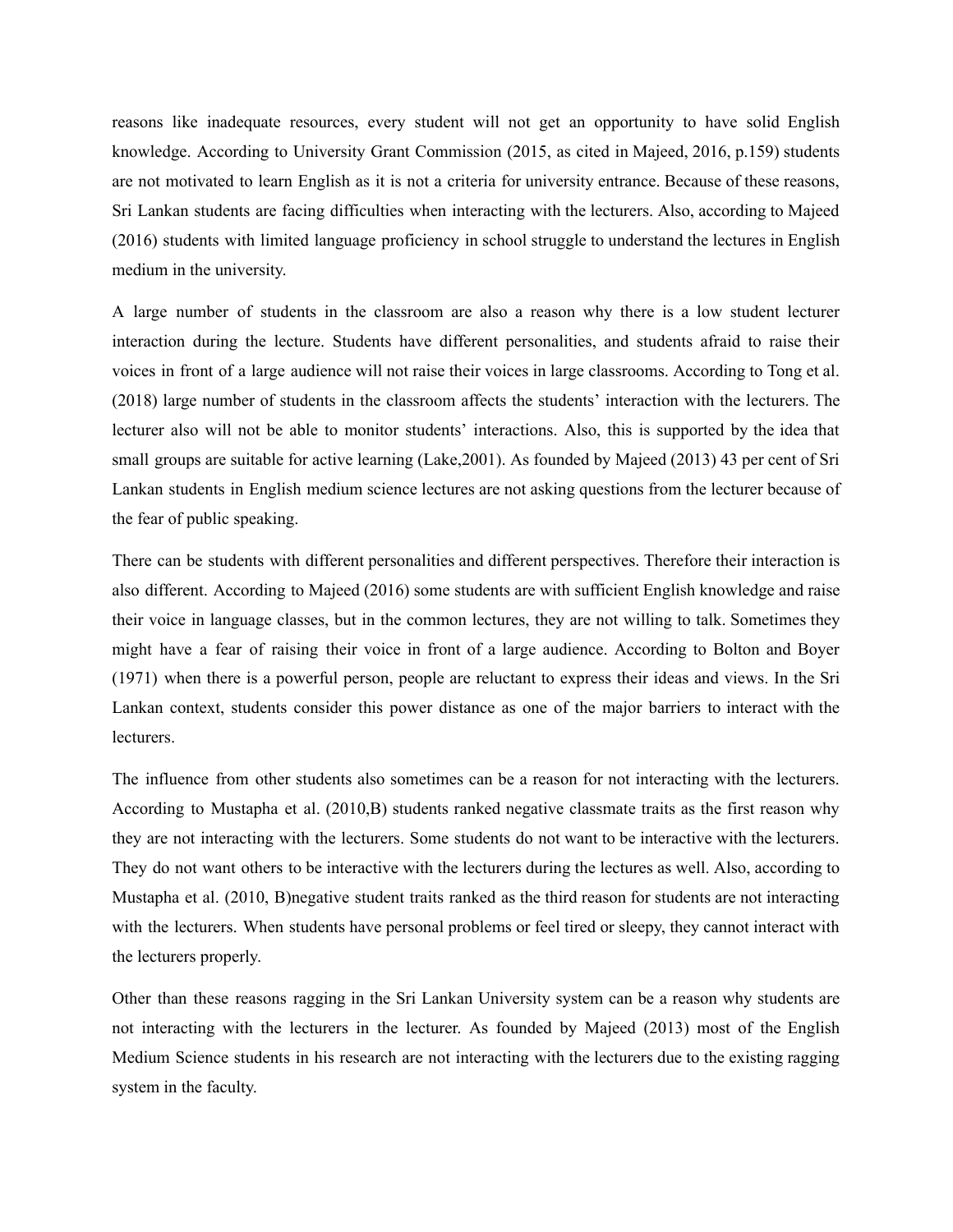In contrast to this, there is a category of students who think it is a pleasure for joining the class discussions because they can learn more and as well as they can share their knowledge (Wade (1994, as cited in Mustapha et al., 2010,A, p.114)). Some students have identified the importance of being interactive and actively participating in the lecture. Therefore they are trying to engage with the lecturer during the lecture actively.

Sometimes the lecturer can be the reason why students are not interacting in the lecture. According to Shaari, Yusoff, Ghazali, Osman and Dzahir (2014) teacher is defined as someone who motivates and facilitates students to be interactive in the class. But as founded by Mustapha et al. (2010,B) students ranked negative lecturer traits as the second reason for not being interactive. As argued by Grash and Hicks (2000, as cited in Shaari et al.,2014, p.11) to provide an effective learning process, one has to focus on the teaching style. It is clear that if the lecturer's teaching style is not attractive, the students do not want to interact with the lecturer. As discussed in Bolton and Boyer (1971) some teachers avoid this two way communication because of the fear of losing control. They also think that students are not ready for a discussion just after the end of the lesson. Most of the lecturers believe that giving students a chance to build up a discussion is a waste of time. According to Mustapha et al. (2010,B) some lecturers even do not wait to listen to the students' explanations and answers. Also, according to the findings of Boton and Boyer (1971) some lecturers do not like students ask questions because they have problems with their knowledge regarding the subject. If the lecturer is not good with that part, some lecturers are ready to say that they also have problems with that area. They will find it and clarify, but some lecturers are unwilling to do that because they have to maintain their status in front of the students. Also, the lecturer's teaching style affects the students' interaction. According to Carpenter et al. (2013, as cited in Zweekhorst and Mass, 2014, p.16) students do not learn more from lecturers who stand at the podium and read the notes without looking at the students. When the students identify the type of their lecturer, they decide whether they should be interactive with this lecturer or not.

In some instances, the gender of the lecturer also can affect the student's interaction with the lecturer. According to Fassinger (1995) having female professors positively affects female students. They are more interested in the subject and more interactive when the professor is a female. There can be female students who studied from the girls' schools, and they are more comfortable with females. They are trying to interact more, when the lecturer is a female. If the lecturer is a male, these kinds of students are not ready to interact. Therefore the gender of the lecturer also affects the student lecturer interaction in the classroom.

If students do not interact with the lecturers, the lecturer can take steps to make them interactive. According to Bolton and Boyer (1971), Swanson et al. (2005, as cited in Voss,2009, p.163) and Jones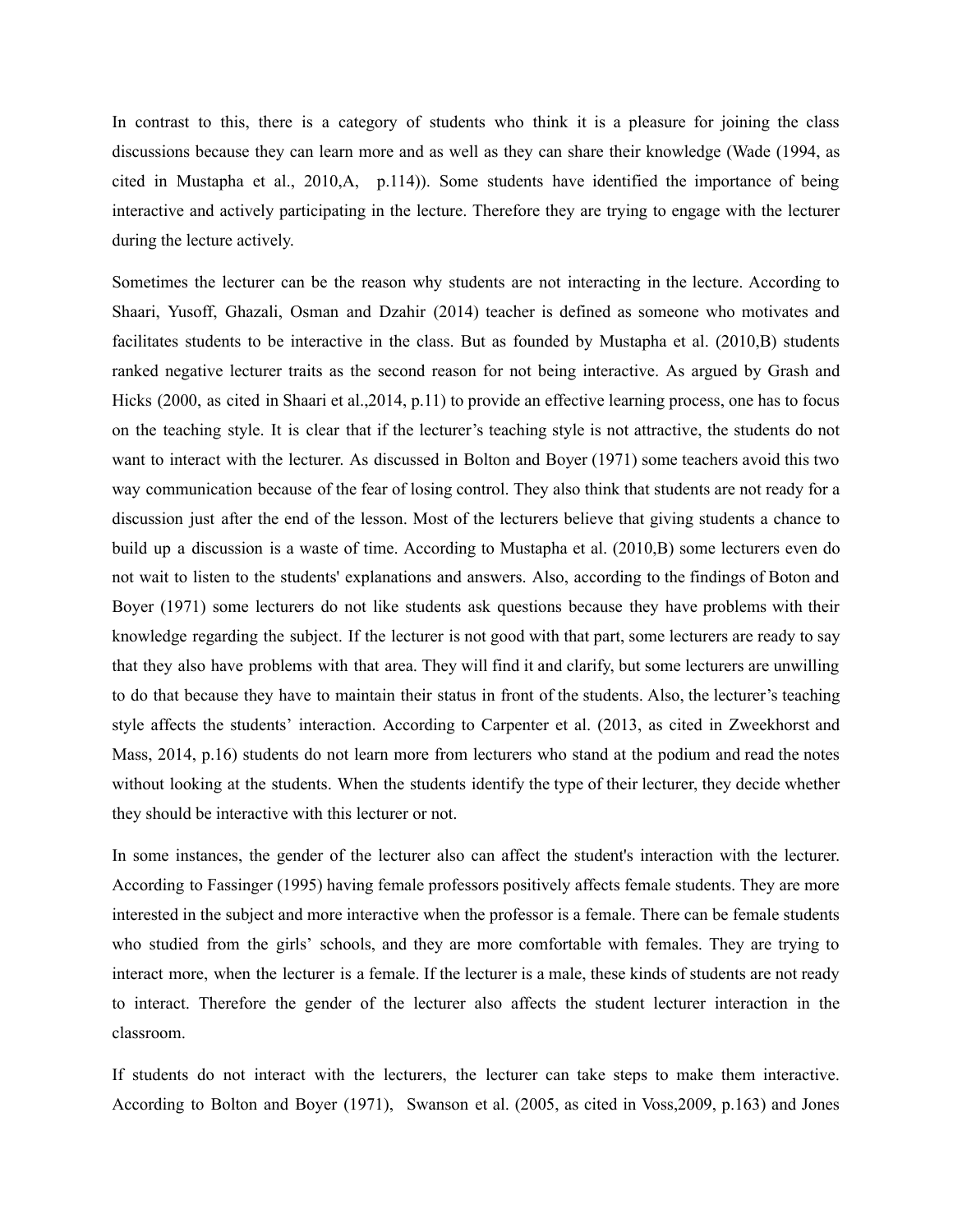(2008, as cited in Nkhoma et al., 2017, p.320) teachers can display a warm friendly attitude, showing regard for the opinions, helpful, empathetic etc. If the lecturers show these kinds of qualities, students will be motivated to interact with the lecturers. Also, to encourage students, lectures should always motivate students who are trying to interact with the lecturer. It will motivate other students and add value to those who interact with the lecturer (Carpenter & Tait, 2001). In contrast to this in Fassinger (1995) the professor's interpersonal style is not directly related to the student interaction in the classroom. Sometimes lecturers' style is not the problem, and there can be other reasons why students are not interactive. But most of the instances, students consider the lecturer before they are trying to be interactive.

Other than the students' behaviour and lecturers' behaviour there can be other reasons which affect the student lecturer interaction. According to Miller (1988, as cited in Sills-Briegel, 1996, p.21) the distance between the lecturer and the student is also a critical factor in this interactive process. Some lecture hall arrangements do not facilitate the lecturer to communicate with the students while teaching using the presentations and the whiteboards. So this is a factor that should be a concern when designing the layout of the classroom. This is supported by the idea of Carpenter and Tait (2001) saying that the furniture arrangement of the classroom is also as crucial as the lecturer. Also, according to Mustapha et al. (2010,B) students ranked uninteresting and complicated subjects as the fifth reason for not being interactive with the lecturer during the lecture. But the fact that students should understand is they should more actively interact with the lecturers in difficult subjects. If they try to neglect those subjects thinking that they cannot understand them or are difficult, they will not grab the required knowledge.

Though we cannot see any impact of not being interactive with the lecturers from the surface level, it can affect the academic performances of the students adversely as well as their personal development. According to Lake (2001) active learning is vital for a better education. According to Abdullah et al. (2011) also it says that **s**tudent interaction in the classroom is considered as one of the key indicators of academic performance. It says that students who engaged more with the lecturers during the lesson perform better in the examinations. But in contrast, Lake (2001) states that there is no difference between students who engaged in active learning and passive learning in examinations. This can be true because though these students do not try to clarify the doubts by interacting with the lecturer, they will try to clarify it by themselves or ask a colleague who has a better understanding of the lesson.

#### **METHODOLOGY**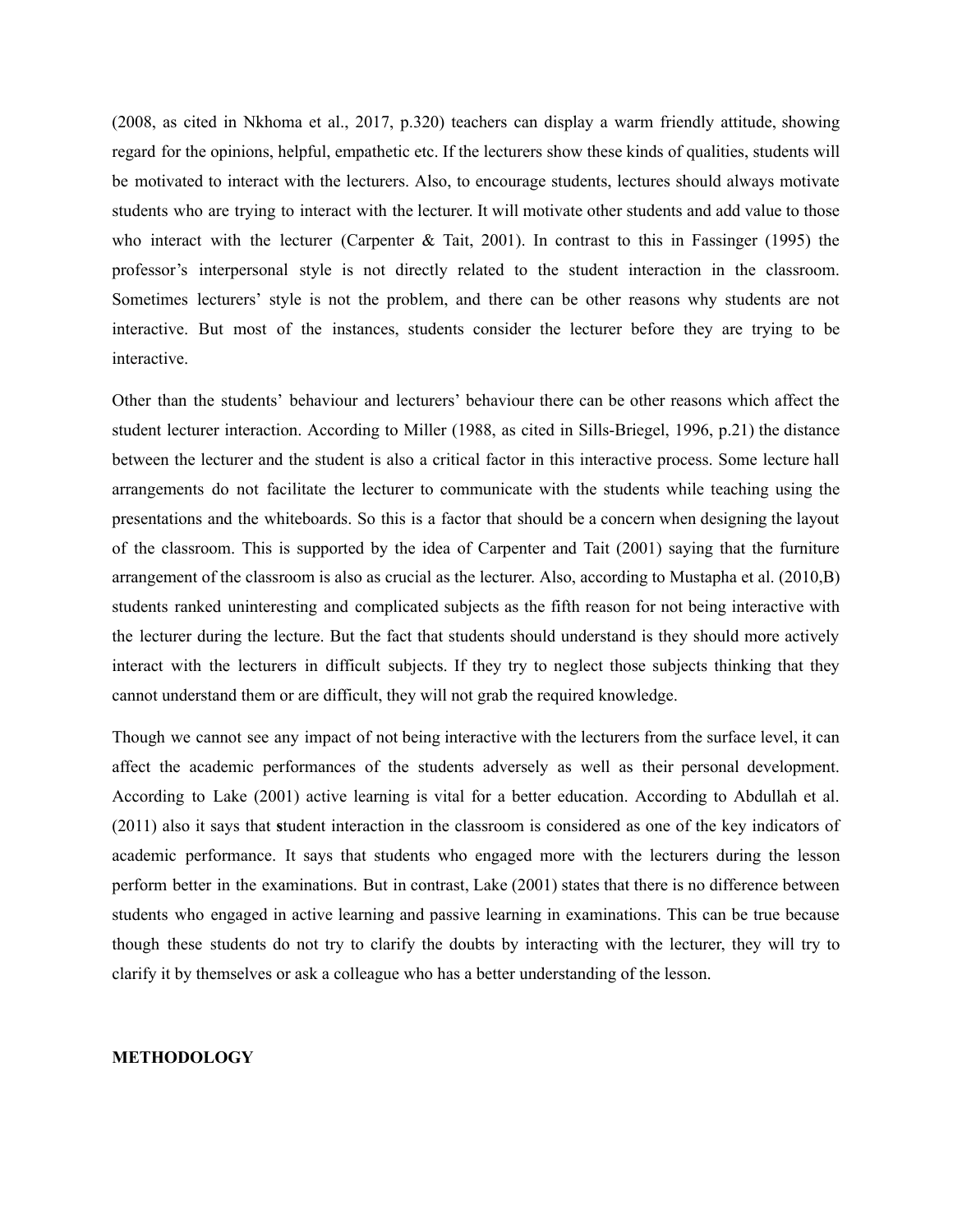According to this research, the problem arose from my observations about the student interaction with the lecturers in the classroom. I observed that students rarely wanted to interact with the lecturer in the lecture and actively participate in the lecture. Therefore this research is intended to find the reasons why students are not interacting with the lecturers in the lecture, and it is a study to examine the behaviour , attitudes, perceptions about students, and the research was conducted using a qualitative approach. According to Sekaran (2003) inductive reasoning is where we observe a certain phenomenon and make conclusions based on that. This research is based on an observation about students are not interacting with the lecturers in the lecture. Here the problem was analysed based on a known phenomenon. This phenomenon was analysed based on collected data. After analysing those collected data, a conclusion had drawn. Therefore it is clear that it is a research that followed the inductive approach.

Population relates to all the groups of people, events, incidents that come under the researcher's preference area (Sekaran & Bougie, 2016). According to this research, all the students in the University System of Sri Lanka are considered as the population. It is not easy to collect data from all the university students in the Sri Lankan University system. Therefore the study is narrowed down to one of the leading Business Administration Department in a State University. Seven participants were selected based on purposive sampling for the data generation. Purposive sampling was used because qualitative samples are relatively small due to practical difficulties of collecting and analysing data, and therefore, the selected small sample should have the ability to build up an effective analysis (Mason,2002). Semi structured interviews were used for the data generation because, according to Mason (2002) most of the qualitative researchers consider knowledge as situational, and they consider interviews also as a social situation, and because of that, qualitative researchers are selecting interviews over social surveys. Therefore, semi structured interviews were used to find the students' attitudes, behaviour, and perception about lack of student interaction with the lecturers in the classroom. The interview guide was developed based on the literature. Interviews were conducted in Sinhala medium as it is their mother tongue, and it was easy to generate their ideas. In most of the interviews, participants did not identify this low student lecturer interaction during the lecture as a problem. They perceived it as a normal phenomenon in the lecture because for years they used to that. Therefore it was difficult for most of them to identify the reasons in the beginning. Then I had to ask some follow up questions, and then they identified they also had those problems. They started to narrate their experiences in the lecture hall. After the generation of data through semi structured interviews, the data were analysed using thematic analysis.

Participants for the semi structured interviews were shown in Table 1.

*Table 14: List of Participants*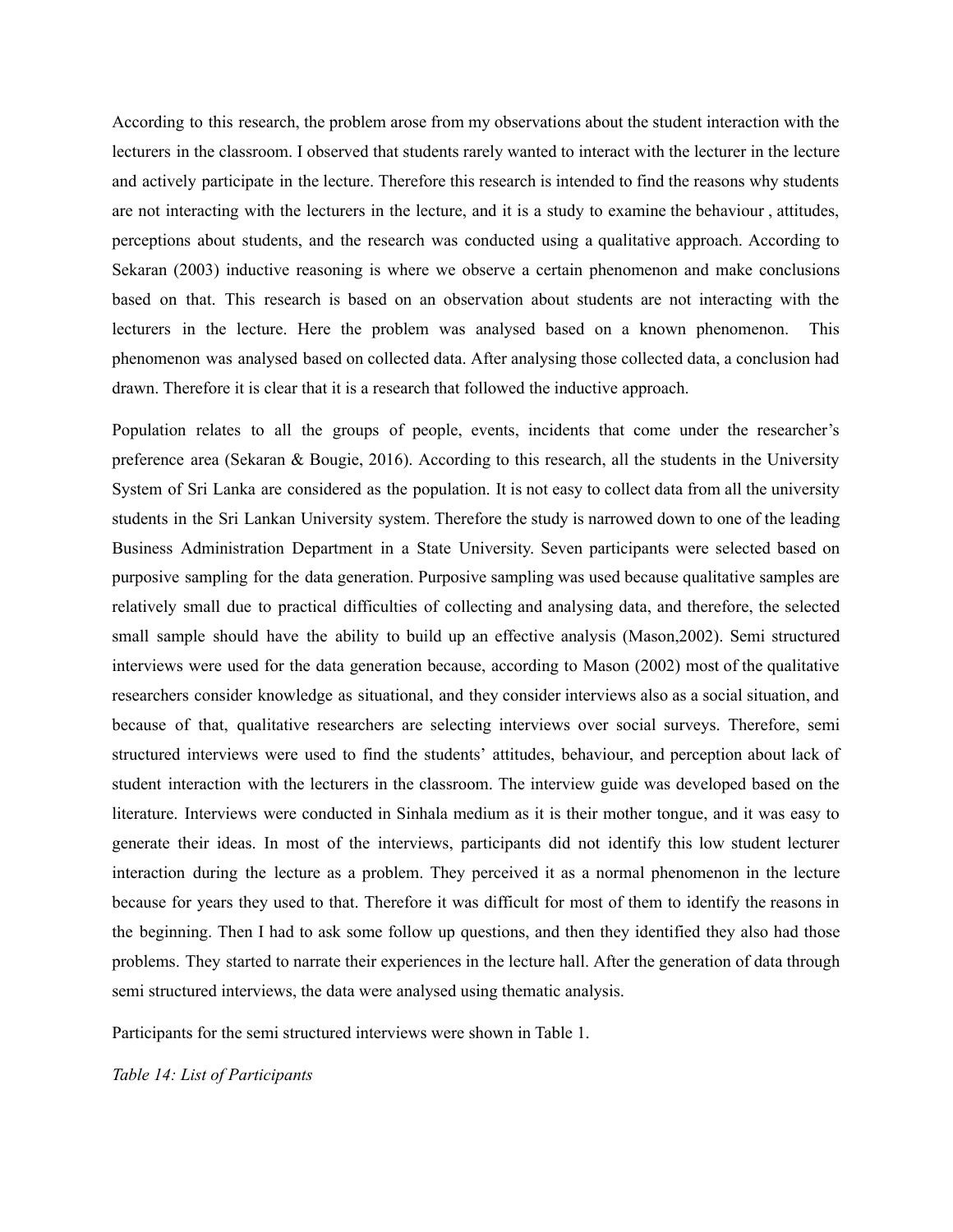| Participant | Academic Year                   | Gender |
|-------------|---------------------------------|--------|
| Udara       | 4 <sup>th</sup> year            | Male   |
| Sayani      | $\overline{4}^{\text{th}}$ year | Female |
| Nethmi      | 4 <sup>th</sup> year            | Female |
| Sandun      | $\overline{4^{th}}$ year        | Male   |
| Kavindi     | 4 <sup>th</sup> year            | Female |
| Rasith      | 4 <sup>th</sup> year            | Male   |
| Dineth      | 4 <sup>th</sup> year            | Male   |

*Source: Author compiled*

## **DATAANALYSIS AND DISCUSSION**

Data analysis was conducted through thematic analysis. It is the normal method used to analyse the data in qualitative researches. As per Braun and Clerk (2006) there are six phases in thematic analysis, and those six phases were followed for the analysis. Data analysis was undertaken using the themes identified using these six phases.

The data generated through semi structured interviews were interpreted using past findings of scholars. There is no specific theory about why students are not interacting with the lecturers in the lecture. Therefore I have used the literature relevant to the aspects that emerged to justify the findings. Using literature according to the theme, I interpreted the generated data according to the identified themes, assigning meaning through interpretivist approach.

Reasons for low students lecturer interaction was categories under five themes as shown in Table 2.

*Table 15: Reasons for low student lecturer interaction*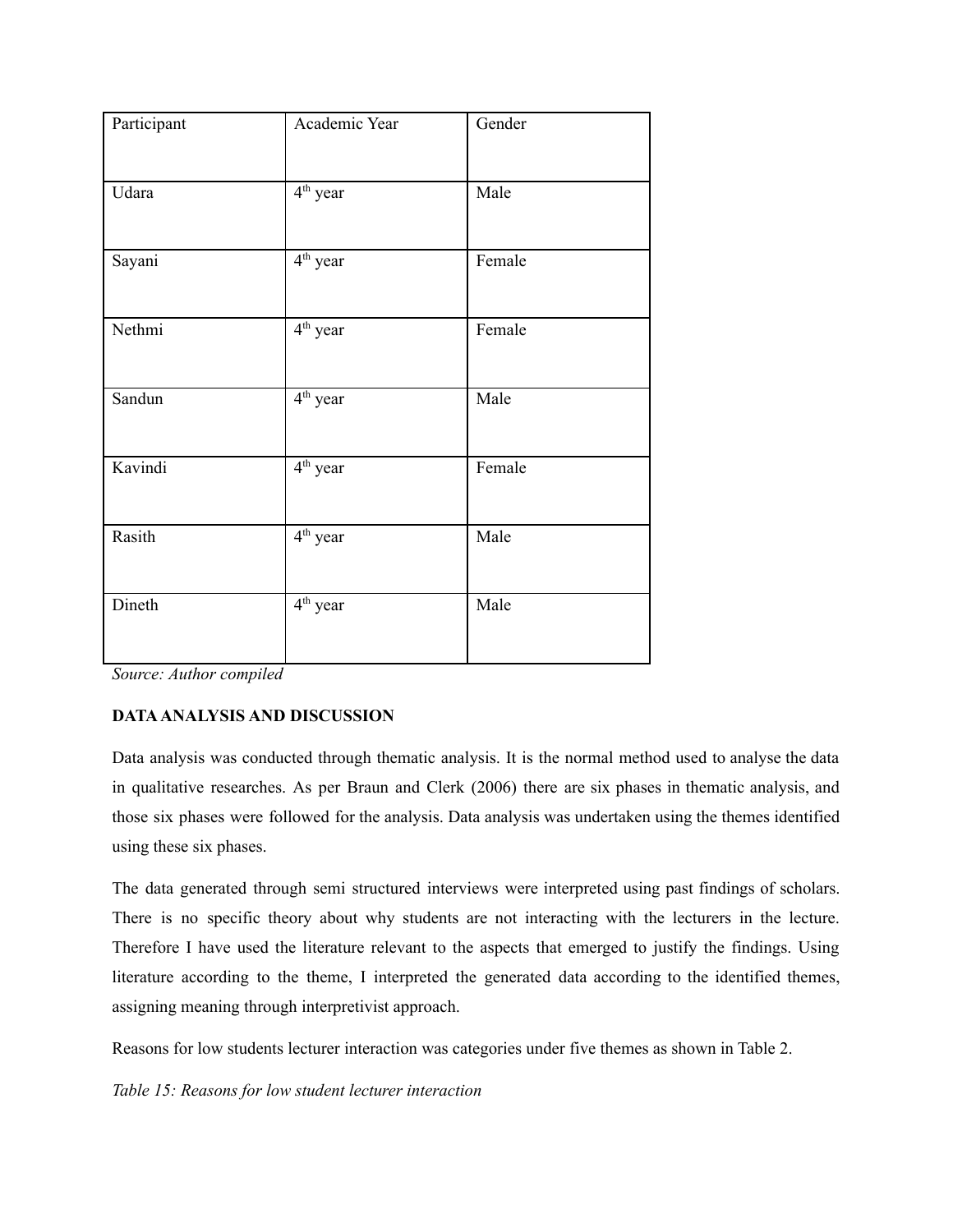| Themes (main reasons)                  | Codes (elements of reasons)                      |  |
|----------------------------------------|--------------------------------------------------|--|
| 1. Lecturers Behaviour                 | Nature of the lecturer                           |  |
|                                        | Reaction of the lecturer for students' questions |  |
|                                        | Gender and Seniority                             |  |
| 2. Peers' behaviour and their teaching | Motivation from peers                            |  |
|                                        | Peers' perception                                |  |
|                                        | Depend on peers' ability to teach                |  |
| 3. English Language Barrier            | Fear of speaking in English                      |  |
|                                        | Difficulties in understanding English            |  |
|                                        | Lecturers' perception about the language         |  |
| 4. Students' individual differences    | Fear of public speaking                          |  |
|                                        | Lack of self confidence                          |  |
|                                        | Maintaining status                               |  |
| 5. Classroom arrangements              | Number of students in the classroom              |  |
|                                        | Size of the classroom                            |  |
|                                        | Poor layout of the classroom                     |  |

*Source: Author compiled*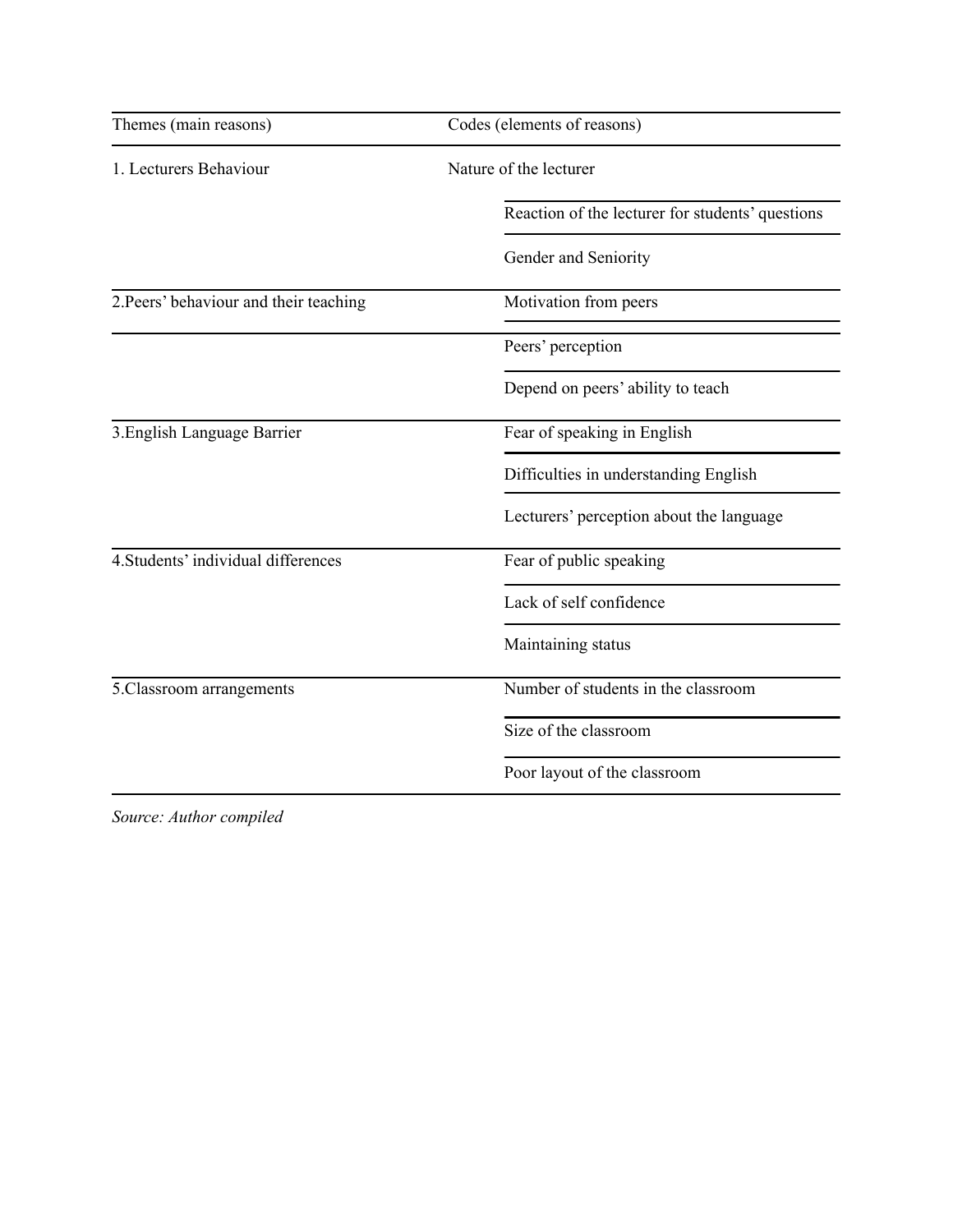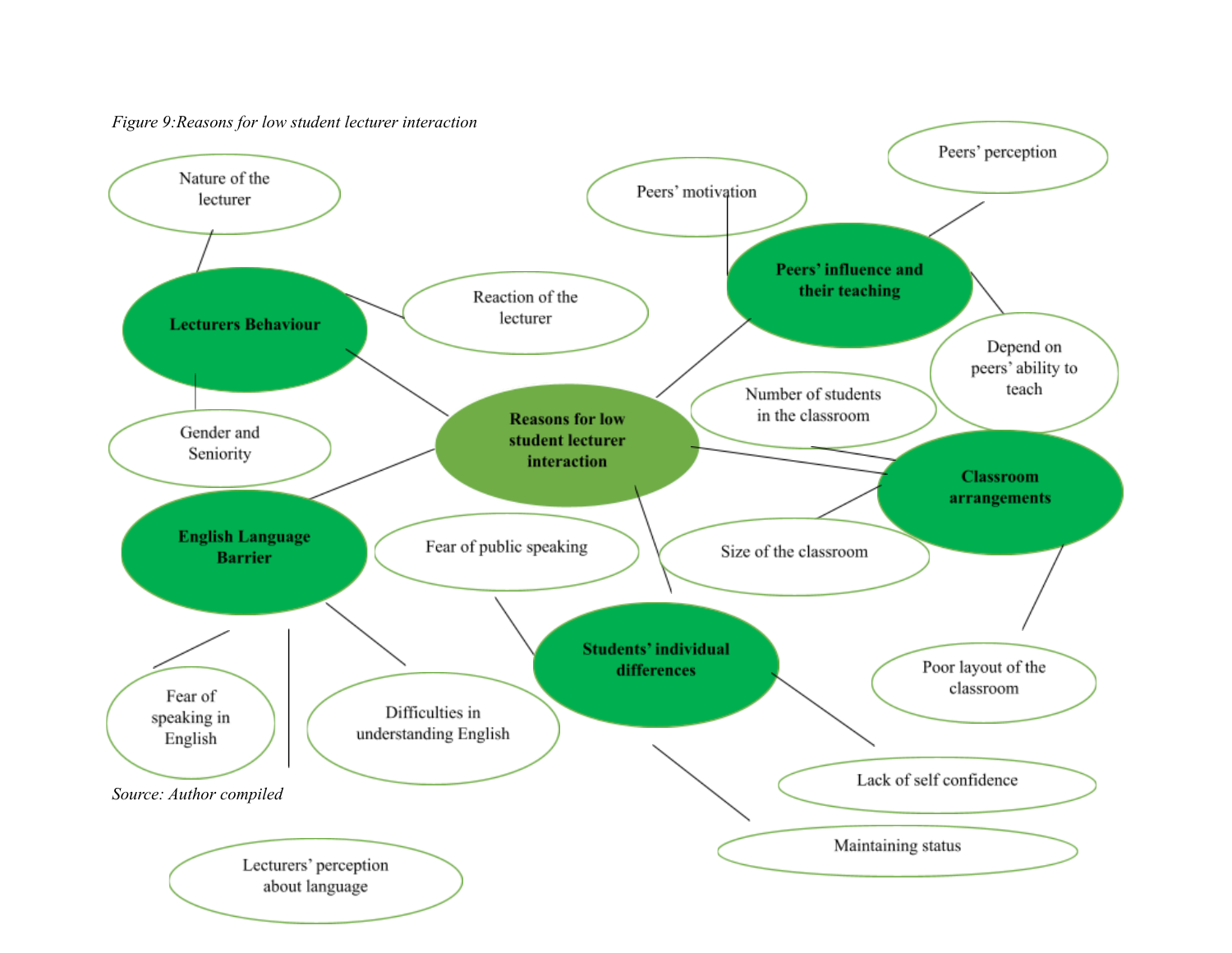#### **Lecturers' behaviour**

Lecturer plays a major role in student lecturer interaction. The lecturer is one of the crucial points that affect this student lecturer interaction. Students tend to see who the lecturer is before they raise a question or ask for further explanation. Students' judgements about the lecturers can be based on different factors.

The nature of the lecturer affects student lecturer interaction during the lecture. Here the way the lecturers behave in the classroom affects students' interaction with them. Students were highly concerned about the nature of their lecturer before they started a conversation with the lecturers. Some lecturers' teaching style makes them not ask questions from that lecturer. Also, some lecturers are in a hurry to leave the classroom, and students do not want to interact with them. Students are not trying to ask questions from those lecturers because the students know those lecturers are not ready to wait for the students ( Mustapha et al., 2010,B). Some lecturers teach just for the sake of doing that. The lectures of those lecturers are boring, and students are not trying to interact with those lecturers. Before asking the question, students carefully studied how the lecturer behaved in the lecture and their teaching style. From that, they identified the lecturers who can be interacted with. In a university classroom, most of the time, students are paying attention to their status. If they ask a question and the lecturer blames them by chance, it can affect their status adversely. Therefore this might be a reason for students to understand the nature of the lecturer before they ask a question. To be safe, most of the students are trying to understand the nature of the lecturer by themselves other than listening to their colleagues. There are some lecturers who motivate students to be interactive. These lecturers appreciate the students who are being interactive and try to encourage others to be interactive. Generally, in the Sri Lankan context, students need some motivation to ask a question. Therefore this will be a good approach. In some lectures, the inspiration comes from colleagues. When colleagues ask questions, others also want to ask questions. In some lectures, no one asks questions, and the lecturer has to motivate students to ask questions. As stated by Bolton and Boyer (1971), Swanson et al. (2005, as cited in Voss, 2009, p.163) and Jones (2008, as cited in Nkhoma et al., 2017, p.320) teachers can display a warm, friendly attitude, showing regard for the opinions, helpful, empathetic etc. If the lecturers show these kinds of qualities, students will be motivated to ask questions. Participants explained that if the lecturers are friendly and they can discuss their doubts, they are motivated to be interactive during the lecture, but if they find the lecturer is rude, they are not motivated. " Normally in our department, there is a situation where we can interact with most of the lecturers. But some lecturers' teaching style is even boring. So I think if I ask a question from this person, I will disturb them. If so, I will not be going to ask questions. If I feel that the lecturer is not teaching carefully and like *they want to leave the classroom early, I will not be going to ask questions."* ( Nethmi)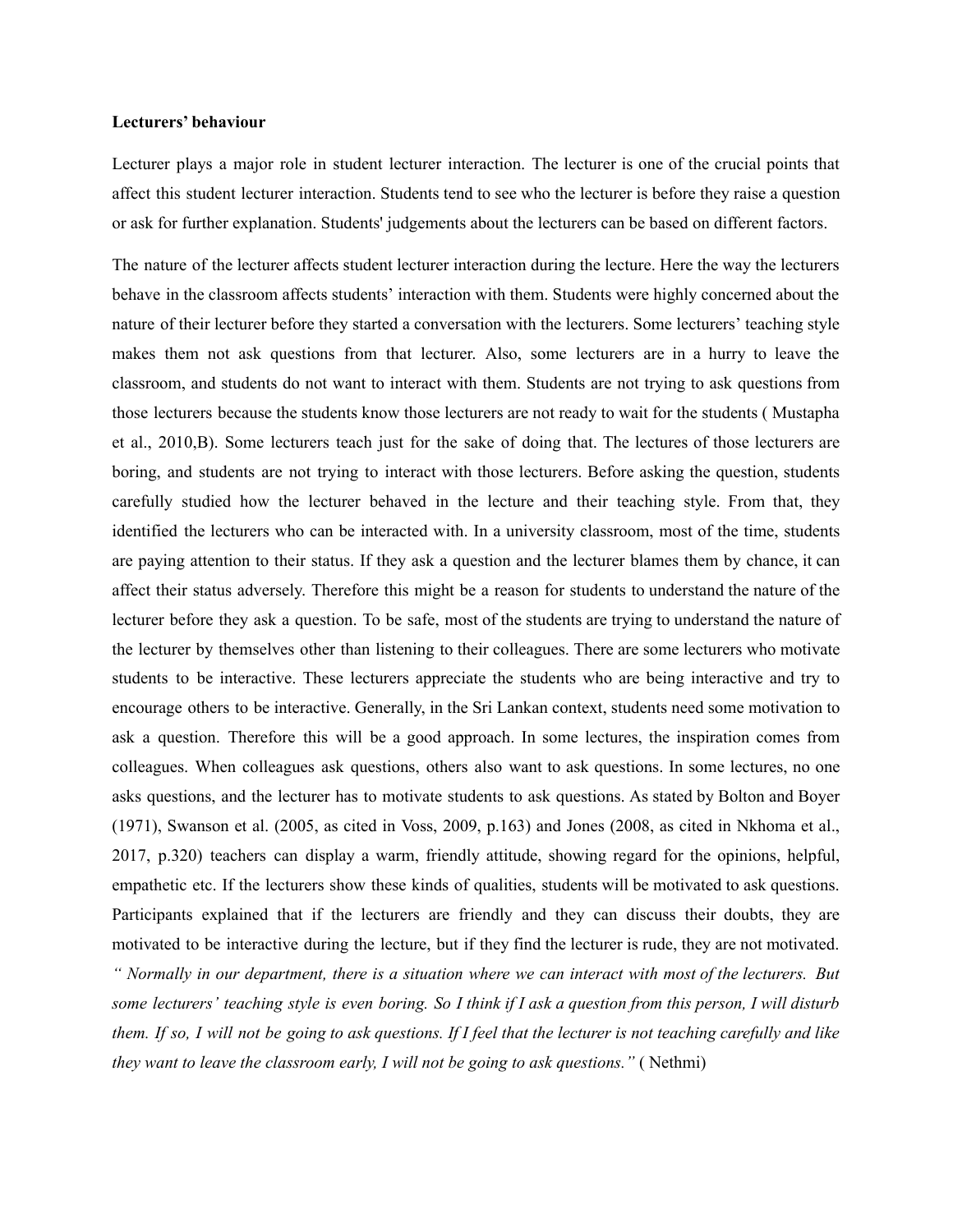According to participants' experiences, some lecturers do not have a proper understanding of the lesson. These kinds of lecturers are trying to avoid students' questions and do not allow students' questions. As Bolton and Boyer (1971) stated, the lecturers do not like students to ask questions if they have problems with that lesson. But as the participants mentioned, if the students ask a question that even the lecturer is not clear, some lecturers honestly say they also do not have a clear understanding about that, and they will find it and explain. Students are motivated to interact with these kinds of lecturers as they know that these lecturers are willing to help students clear their doubts. As described by the participants, it is difficult to interact with lecturers who stand only in one place in the front or near the podium. According to Carpenter et al. (2013, as cited in Zweekhorst and Mass, 2014, p.16) students do not learn more from the lecturers who stand behind the podium, reading the lesson from the note and not maintaining the eye contact. If the lecturer has these kinds of practices, students' attention also decreases after some time. It is not easy to keep the attention if the students cannot hear the lecture. When students even cannot hear the lecture, they will not try to be interactive because they know the lecturer is neglecting the back rows, and it is useless to make an effort to listen or ask a question. Suppose the lecturer is paying attention to the whole classroom irrespective of where the students sit. In that case, students should have to participate in the lesson actively.

Students are highly concerned about how the lecturers react to them when they raise a question. Most of the time, students are not asking questions because of their fear of this reaction. When another student asks a question, and if the response is good, other students also feel confident about asking questions. According to Parson, Nuland, and Parson (2014) teachers can maintain an interactive classroom by making students feel that they care about the students and maintain a good interpersonal environment.

Some students find it is easy to interact with lecturers of the same gender. They are reluctant to interact with lecturers of the opposite gender. Most of the time, female students who had their Grade 1 to 13 education from girls' schools face this problem. They feel comfortable when a female lecturer is doing the lecture. They are confident that they can interact with the female lecturers in the classroom and clarify their doubts. It can be there with male students also, but according to my perspective, this problem is high with the female students. Fassinger (1995) explained that female students are more confident and have a good interest in the subject matters and try to participate actively in classroom activities when their lecturer is a female.

Other than that, students find the seniority of the lecturer also as a problem to be interactive with the lecturer during the lecture. As Bolton and Boyer (1971) explained, titles and status of lecturers badly affect some students. They think that those lecturers are well educated knowledgeable people and have a fear of talking with them. Students find that it is easy to interact with the young lecturers than the senior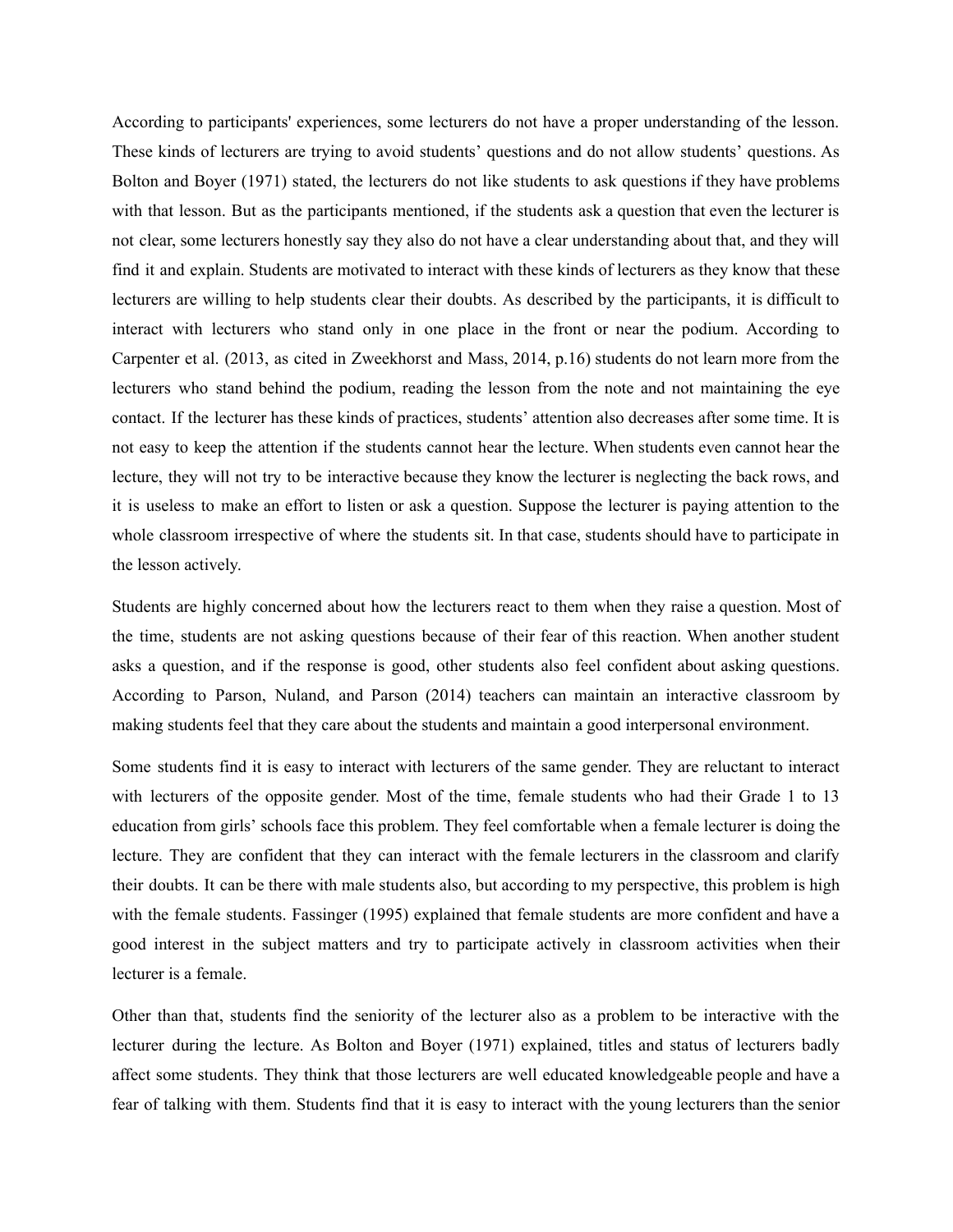lecturers. Students think that those senior lecturers think that they are stupid if they ask a question from them. Also, some students believe that young lecturers can identify the students' doubts clearly and can give a better explanation. Still, some students think that senior lecturers are more knowledgeable and experienced. They can identify the students' problem and can provide a solution. This seniority issue might be due to the power relations in Sri Lankan culture. According to Sri Lankan culture, we are maintaining high power distance (Hofstede,2011). Usually, People are not trying to question the people who are more powerful than them. It can be the reason why students are reluctant to interact with the senior lecturers. "Normally, I can talk well with female lecturers. I can talk with male lecturers also, but I feel a little uncomfortable as I studied in a girls' school and used to interact with girls and ladies. Always in lectures, I expect a female lecturer. Also, it is easy for us to interact with young lectures. Because they are making jokes and talking normally with us, sometimes it is difficult to interact with the senior lecturers. So there is a doubt about whether senior or junior and I concern about whether the lecturer is a *male or a female."* (Kavindi)

#### **Peers influence and their teaching**

Peers are also an important factor related to student lecturer interaction. According to Mustapha et al. (2010,B) negative classmate traits have been identified as the first reason for low student lecturer interaction in the classroom. According to the participants' ideas, peers can affect student lecturer interaction positively and negatively. Some peers motivate students to be interactive with the lecturers, but some demotivate students. This will change according to the type of peers each student gets. The motivation from the peers is important because sometimes though the student badly wanted to ask the question, they are not self-motivated.

In contrast, if the peers demotivate the students, they will not ask questions even if they have a doubt. Therefore sometimes, students ask a question is dependent on the motivation given to them by their peers. This is good if the peers motivate students to ask questions, but it is not good if they demotivate the students. Sometimes the peers demotivate the students because if the peer has a better understanding, they will have the fear that if their friend asks it from the lecturer and clarifies and will obtain a higher grade.

Also, some students think that they can learn everything at the end of the semester from a friend. They believe it is easy to ask from a peer because they can ask the same thing from a friend until they understand it clearly. Students are reluctant to ask the same thing several times from the lecturers because they think lectures will blame them if they ask several times. But most of the lecturers are willing to explain until the students get the right idea. Students believe that their friend is better than the lecturers. Among students, some students can explain the things taught by the lecturer in a manner that the students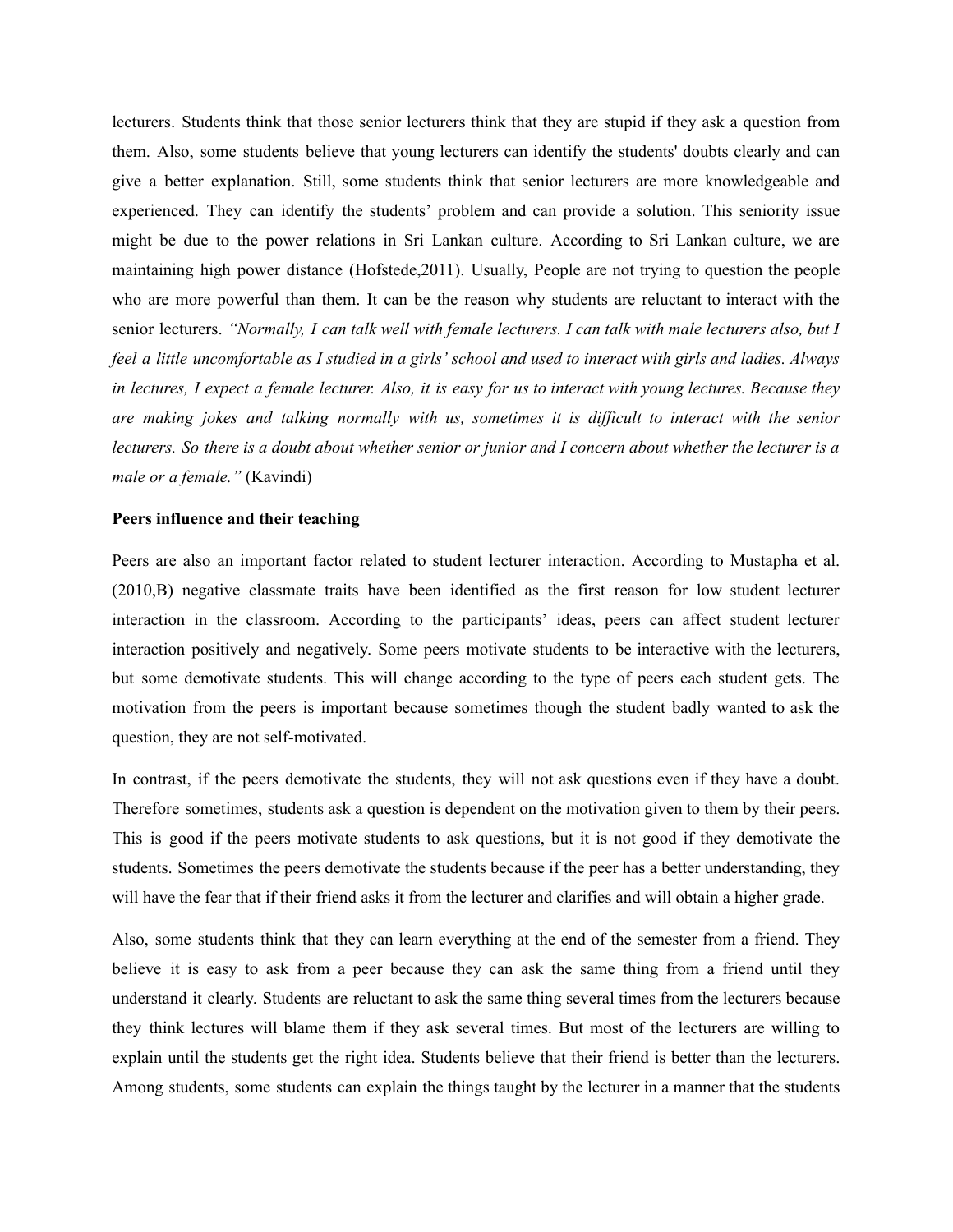can understand. Students have in build mindset that those students can teach better than the lecturers. It can be true that their peers can teach better than the lecturers, but they should understand that lecturers have more knowledge and experience than their peers. According to Majeed (2013) 57 per cent of students in Sri Lankan English Medium Science lectures are not asking questions from the lecturer, thinking they can clear those doubts by discussing with a colleague. But there is a clear difference between asking from a colleague and asking from the lecturer. The lecturers know how to explain the solution using different theories, but the peer knows only the factors lecturer taught to explain the solution. Students should understand that their peers cannot give a better insight than the lecturers, but their teaching style can be better than the lecturer because they are at the same level. From my point of view, it is better to clear our doubts by discussing with the lecturer all the time if possible. In a situation where it is difficult, it is better to go for a peer without continuing with the doubts. *"I think I can ask all* the lessons from one of my friends at the end of the semester because I have friends whom I can ask all the lessons. So with that in mind, I think no need to ask for a clarification from the lecturer." (Udara)

#### **English language barrier**

In the Sri Lankan context, most of the lectures are conducted in English, being competitive with international standards. As founded by Majeed (2016) most of the degrees in Sri Lanka are conducted in English medium except the degrees in Humanities and Social Sciences. English is not the mother tongue of Sri Lankans. Therefore, this affects the student lecturer interaction in the classroom. Some students are reluctant to ask questions in Sinhala because the teaching language is English. So the students who are not good with English are not trying to ask questions or interact with the lecturer even if they have doubts. Some students feel ashamed to raise a question in Sinhala in English medium lectures. They think it will badly affect their status. Also, students think that lecturers will blame them if they raise questions in Sinhala in English medium lectures. This is the situation of most of the Sri Lankan University students. Other than that, a group of students is afraid to speak English in front of an audience. According to Majeed (2016) students are not asking questions because they fear that other students will make fun of their poor language ability. These students do not understand that there is no one to laugh at them in classrooms if they make mistakes. Though these students have a question, they do not try to raise it and live with that problem. If that question comes to the examination, they will start to suffer, thinking that they should have clarified this doubt on that day by asking the lecturer. Until that, they will not understand the impact of not clarifying the doubts.

But in contrast, a group of students thinks language is not a barrier for the student lecturer interaction. According to their perspective, English is not our mother tongue, and we are not fluent as foreigners. Almost all the lecturers have this understanding, and they do not blame if the student raises the questions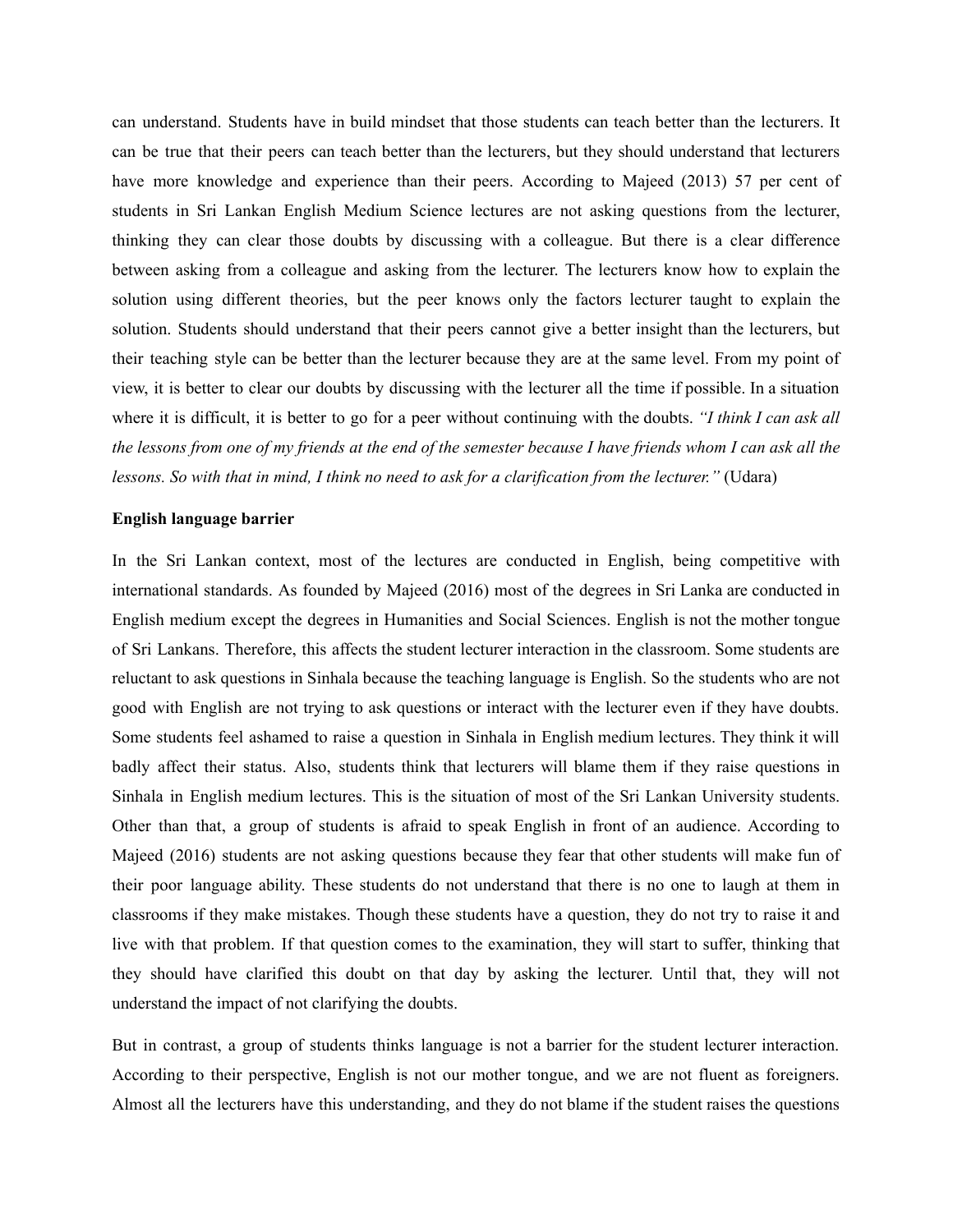in Sinhala. The student should raise the question in a language where they can understand the explanation clearly. If not no point in raising that question. Most of the students take this language issue as an excuse for not being interactive. *"I do not consider English as a barrier because we are not foreigners. Therefore* making mistakes in English is not a reason to be ashamed of. If I can understand it better in Sinhala, I am asking in Sinhala. If I ask it in English and cannot understand what the lecturer explains, it will not be effective. Any lecturer did not tell that ask questions in English, if you ask in Sinhala I will kick you out." (Dineth)

But this language problem arises not because students are not good in English but because they think that they are not capable of speaking in English. Though they like it or not, all the students have to learn in English medium from the first year of the University. With that when the time passes, usually anyone will get the ability to speak in English to some extent because all the students have to do presentations and viva whether they like or not. Therefore, this language difficulty seems like something students developed from their minds and not a problem they actually have for most students. Rarely there can be students who are struggling with language. Most of the students perceive that they can write well in English but cannot speak in English. Keeping that in mind, the students always say they are not interacting with lecturers because they are not good with English. But actually, it is a problem which is in their mind. Other than this, there can be another category of students who cannot understand the lecture because they cannot understand English (Majeed, 2016). Therefore these kinds of students do not try to ask questions because they cannot understand the whole lecture. Irrespective of whether this problem is something students have actually or something that students have in their mind, for most of the students, it seems like a serious issue when it comes to student lecturer interaction in the classroom.

#### **Students' individual differences**

Students are not similar, and there are individual differences in everyone related to their different perspectives, different personalities. Due to these individual differences students, interacting level with the lecturers can be different. Most of the times, students are concern about what others think about them if they stand up and ask a question, and because of that fear, they do not want to ask questions. Students have fear that comes from their personality to speak in front of an audience because they are thinking about what others think. If I ask these questions and if I made a mistake, they would start to laugh at me. Keeping those kinds of things in their minds, they will not ask questions in a large audience. They are always thinking about others' view about their question. If the students can avoid thinking about others' perspectives, they will raise questions in front of an audience. Most of the students in the university are not thinking about developing their interpersonal skills, and only want to get high marks. There are plenty of opportunities in the University to develop social interaction, public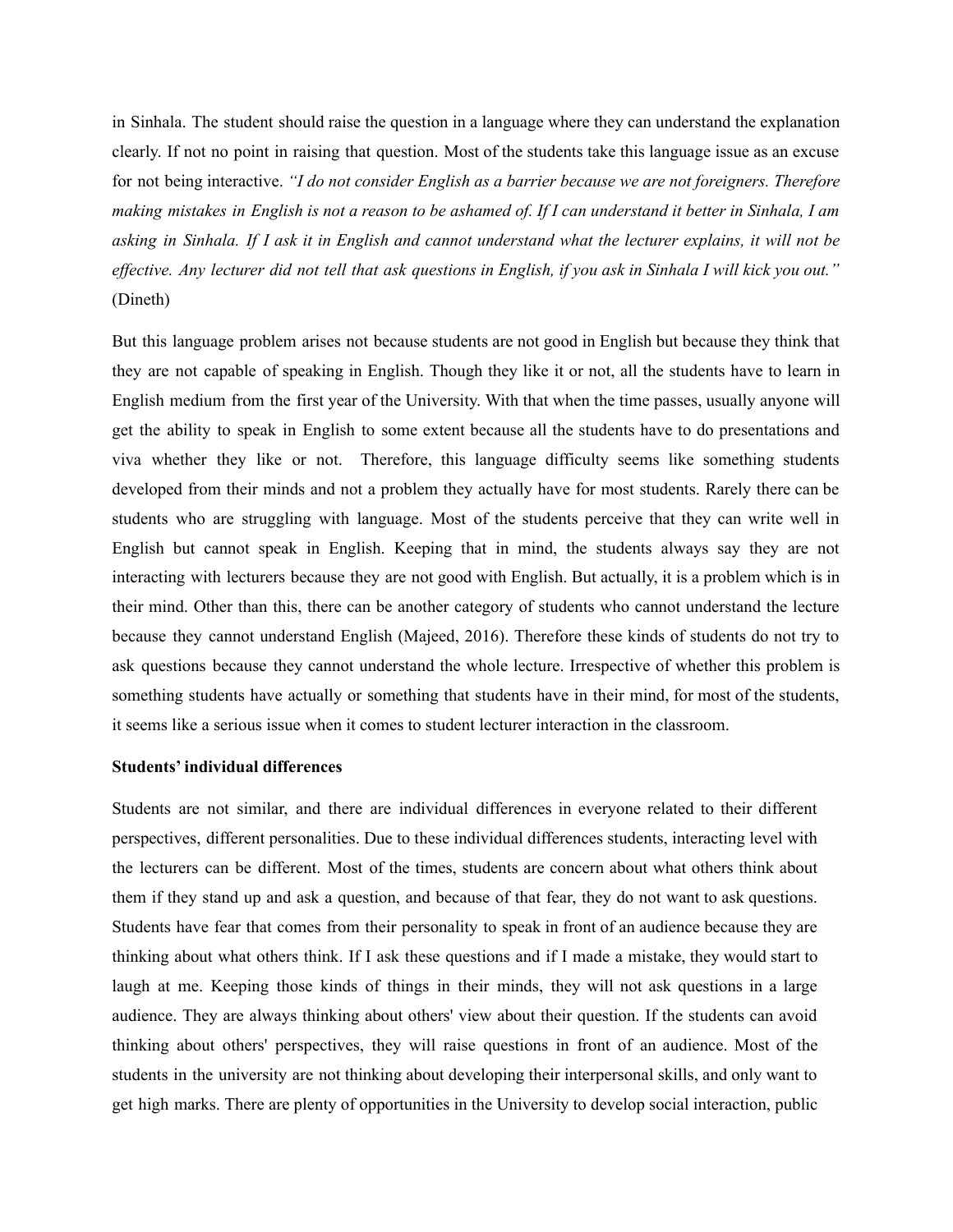speaking skills, avoid stage fear etc. But students are not getting benefits from those opportunities. The students join with those opportunities and take benefits are the ones who are interacting with the lecturers effectively in the classroom already. Though they join those clubs or not, they know how to interact with the lecturers in the classroom. The ones who are not interacting do not want to develop themselves by joining with these opportunities. Finally, the result is that because of fewer social interactions students are not willing to interact with the lecturer in the classroom. Also, some students are having a fear of losing their status by raising a wrong question. They do not understand that being confident to ask a question in front of the whole class is the thing that matter for the status and there is no one to laugh if they made a mistake in front of the classroom. Keeping these kinds of perceptions in mind, students are losing the opportunities to clarify their doubts by the lecturers. *" I think if I ask a wrong question, it will adversely af ect my status. Keeping that in mind, I will not ask questions sometimes."* (Udara).

Sometimes it is difficult to change these perceptions because some students hardly believe in those things, and they think that even though they cannot obtain good results for the examination maintaining the status in the present is the main thing. But if somebody is trying to ask questions without considering the status, that person will be able to build a better status in the future. Because he or she has effectively utilized the opportunity to ask questions and get a good knowledge and will be able to obtain a good result for the examination. According to my point of view, in the classroom, it is acceptable to make mistakes, but when a student makes mistakes after leaving the university because of not getting the knowledge correctly in the classroom, it is the situation that will adversely affect the status. Though the individual differences are highlighted as a reason for the low student lecturer interaction by the participants , there is minimum literature related to this area.

#### **Layout of the Classroom**

According to Tong et al. (2018) a large number of students in the class room affect the students' interaction with the lecturers. Moreover, lecturers found it is challenging to monitor the interaction of the students. When there is a large number of students in the classroom, students who are having a fear of raising their voice in front of a large audience will not try to be interactive with the lecturer. Even though there are students who do not fear a large audience, they also find it difficult to interact with the lecturer when there are a large number of students in the classroom. Students feel comfortable when the classroom is small. Some students are willing to be interactive only when there are few students. Lecturers also face difficulties in these types of classrooms and does not able to notice the interaction of all the students. When the lecturer is not able to monitor the whole classroom, students have the opportunity to do unnecessary things during the lecture, and they will anyway not going to interact with the lecturers. When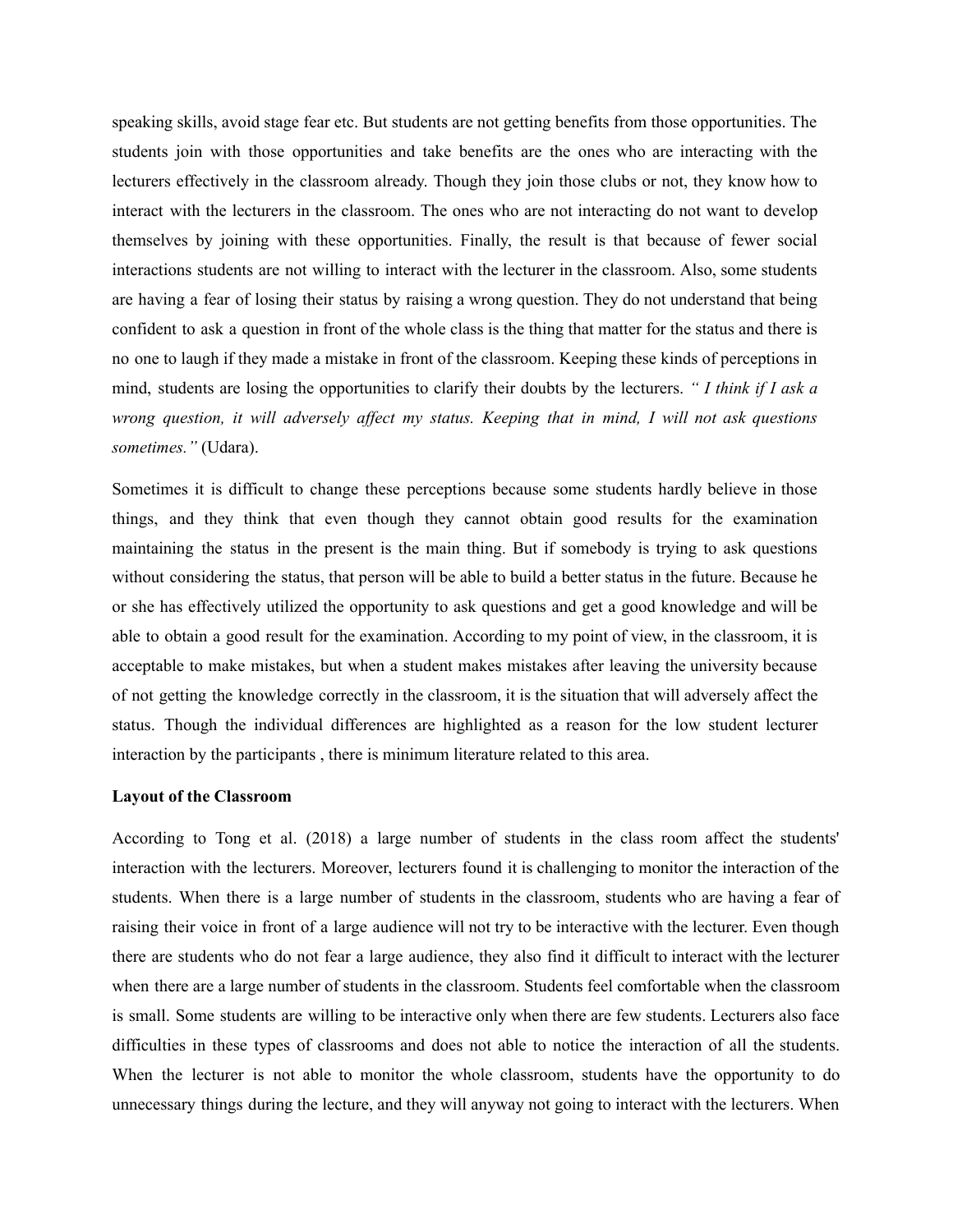there are only a few students, even though they do not want to interact with the lecturer, at least they have to answer the lecturer's questions because the lecturer can easily point out the students. Therefore the concept of fewer students is very effective in education. Also, if all the students in a large classroom start to raise questions from the lecturer, the two or three hours in the lecture will not be enough to cover the lesson. There are practical difficulties in doing this. As founded by Tong et al. (2018) education standards use teacher-pupil ratio as an indicator of an effective learning process. According to the educational standards also it is accepted that there should be less number of students in the classroom to facilitate effective teaching and learning process. But in Sri Lankan universities, there are more than 100 students in every classroom. In the Sri Lankan university system, with limited resources, it is impossible to maintain these teacher-pupil standards. Actually, classroom is a place where it gives the opportunity for students to gain knowledge and it should be given all the students a comfortable environment to develop their knowledge. Leadership, public speaking, and social interaction should be developed as a byproduct of this. Other than the number of students in the class room, the arrangement also affects the student lecturer interaction. According to Carpenter and Tait (2001) the classroom arrangement affects the student lecturer interaction. In some classrooms, there is a large gap between the students and the lecturer. With the classroom arrangement, lecturer has to stay in the front of the classroom to use the computer and the whiteboard. Most of the lecturers try to minimize the distance between them and the students, but it increases the unnecessary motion, and is a waste of time. In this kind of situation, even though the lecturer wants to be interactive with the students, the lecturer will not be able to move. With a huge gap between students and the lecturer, students are also reluctant to be interactive as they have to speak loudly." When there is a huge gap between us and the lecturer, we cannot shout saying 'teacher' loudly. Most of the lecturers try to minimize the gap between them and the students. Some lecturers are blaming for the layout of the classroom saying I have to change the slides from there and I have to interact with the students also. It is not an issue most of the time because most lecturers are trying to reduce that *distance."* (Sandun). If the lecturer walks around the classroom, students find it easy to be interactive. As mentioned above the classroom should be arranged in a way that can facilitate effective interaction between the lecturer and the students.

#### **CONCLUSION**

This research was conducted to explore the reasons for low interaction between students and lecturers during the lecture in a Sri Lankan state university. The findings revealed that lecturers' behaviour in the classroom, influence of peers and their teaching, individual differences among the students, English language barrier and classroom layout affect the low student lecturer interaction during the lecture. It was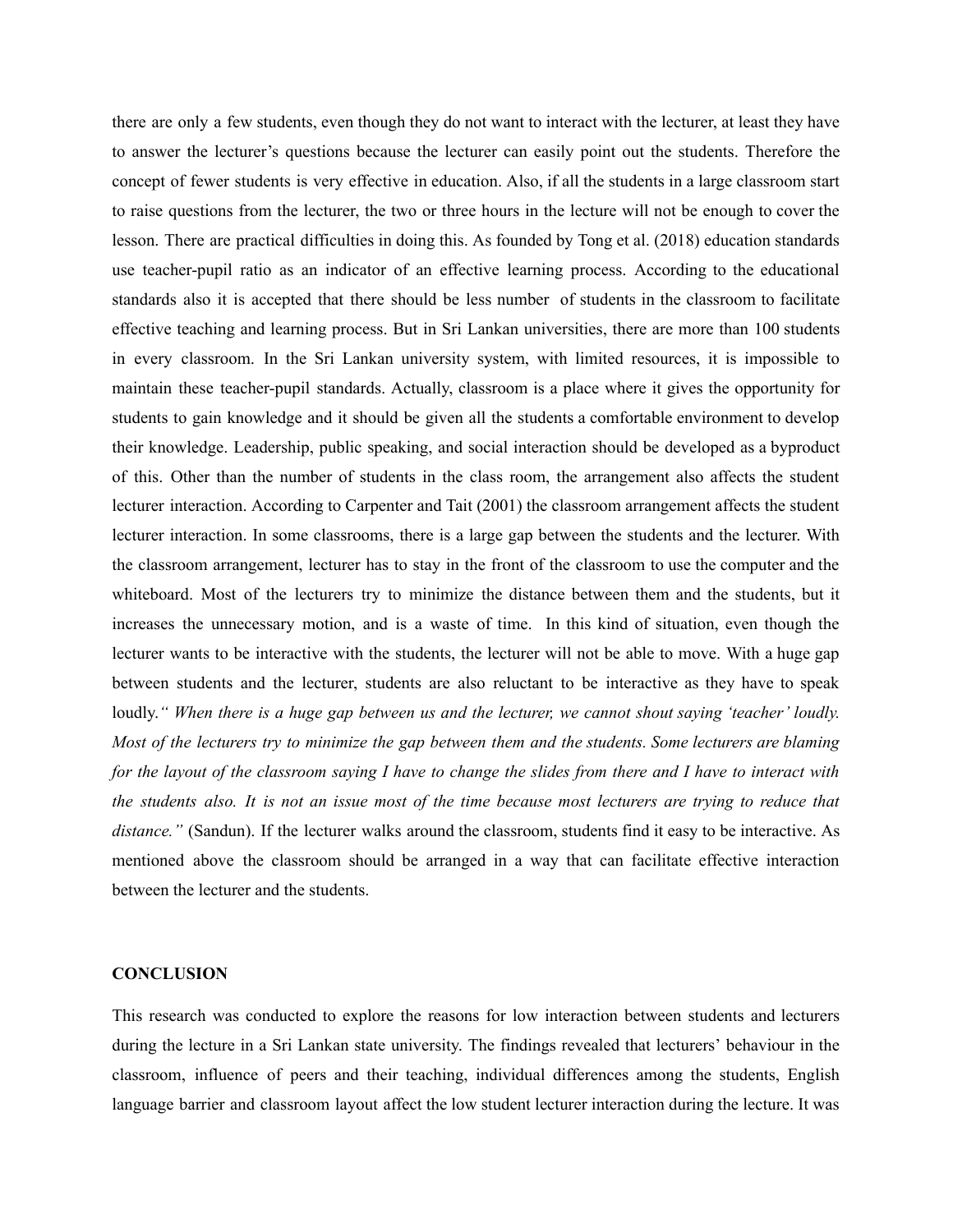found that the lecturers' teaching style, lecturers' behaviour, lecturers' reaction when a student raises a question, gender, and seniority affect the student lecturer interaction during the lecture. Under the influence of peers and their teaching, it is identified that some students are motivated and some are demotivated because of their peers and some students are trying to depend on peers when asking questions and also some students try to clarify what they do not know from a peer because they are afraid of asking from lecturers. Also, there are a group of students who believe that their peers can teach better than the lecturers. Peers' teaching style can be better than the lecturers, but the peers do not have many experience as the lecturers. According to the individual differences of students, it is revealed that students are different from one to another, and because of that, there can be students who are willing to be interactive and who are reluctant to interact with the lecturer during the lecture. In the university, teaching language has changed to English and most of the students in Sri Lankan University system are not used to this, and they found this language as a barrier to interact with the lecturers during the lecture. Though the students consider it as a problem, lecturers are willing to answer students' questions irrespective of the language. Finally, under the classroom layout, it was found that the number of students in the classroom and the distance between the student and the lecturer affects the low student lecturer interaction in the classroom.

The findings of the study will help students change their behaviour patterns to interact with the lecturers. It will also help them understand how the interaction with the lecturers affects their academic performances. The findings will help lecturers identify the changes they need in their behaviour and teaching style to be interactive with the students in the lecture. In the Sri Lankan context, there are only few researches related to this area. Most of them discuss only the students' language problems. Therefore, this will help identify a problem that needs to be addressed because if this two way communication is not successful, the education will not be effective. Time was the main limitation for the research, and because of that, it was only able to analyse data from one department. If the time permits to gather data from more than one department, the findings could be different from this.

Even though new global educational standards motivate two way communication and prescribing effective lecturer student ratios, with the limited resources in the Sri Lankan University system, it is impossible to align with them. But if both the students and lecturers make an effort for a behavioural and attitude change, it will be possible to improve two way communication during the lecture.

#### **Acknowledgement**

The author wishes to acknowledge the guidance of Ms. Hiranya Bandara in carrying out this research.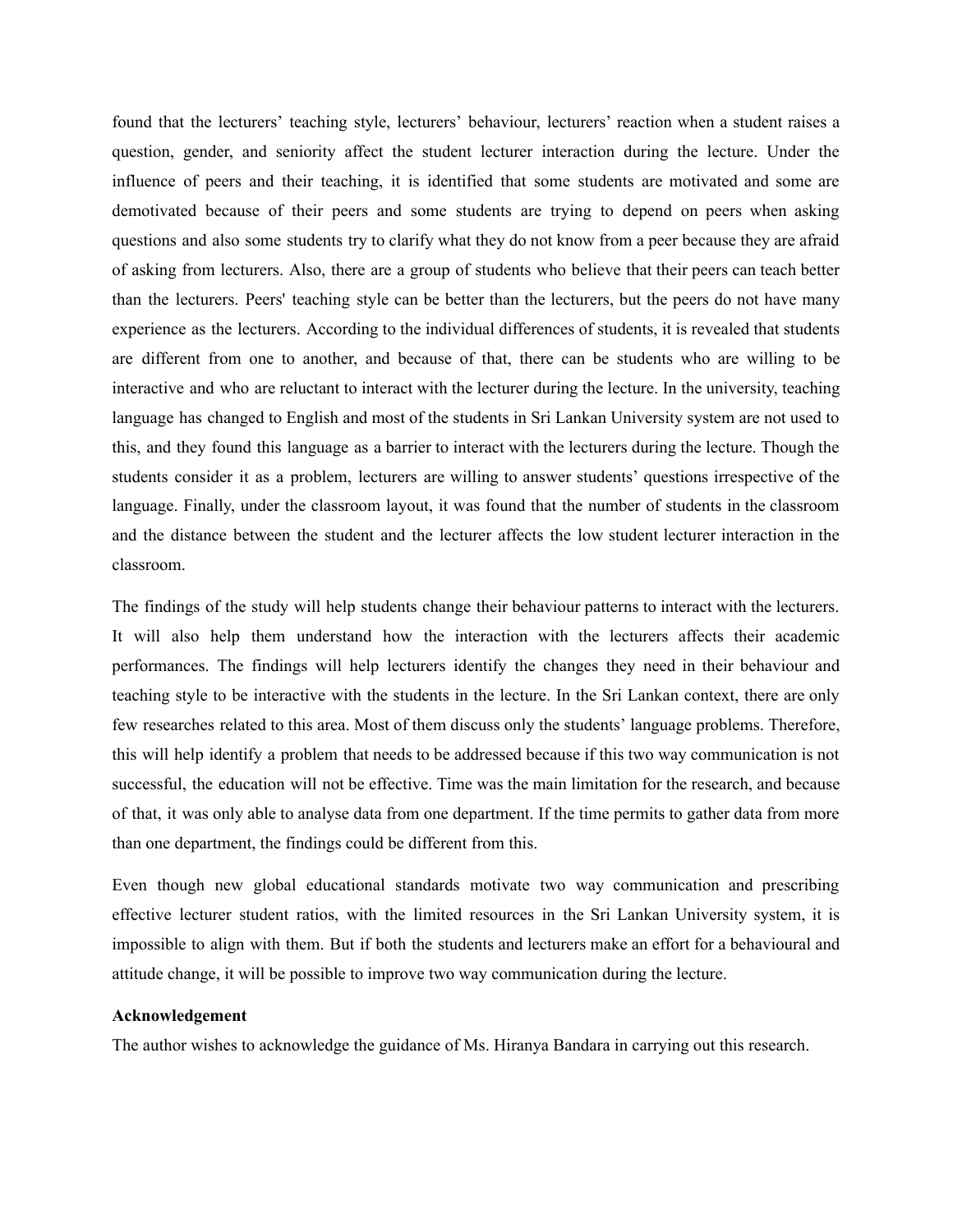#### **REFERENCES**

- Abdullah, M.Y., Bakar, N.R.A., & Mahabob, M.H. (2011). The dynamics of student participation in classroom: observation on level and forms of participation. *Procedia-Social and behavioral sciences, 2012(59),* 61-70. <https://doi.org/10.1016/j.sbspro.2012.09.246>
- Bolton, C.K., Boyer, R.K. (1971). One way communication and two way communication in the classroom. *Teaching Learning Monograph series*, 1-15.
- Braun, V. & Clarke, V. (2012). Thematic Analysis. In Cooper, H. (Ed.), *APA Handbook of Research Methods in Psychology* (pp. 55-71).Washington, DC: American Psychological Association.
- Carpenter, B., Tait, G. (2001). The Rhetoric and Reality of Good Teaching: A Case Study across Three Faculties at the Queensland University of Technology. *Higher Education, 42(2),* 191-203. <https://www.jstor.org/stable/3448066>
- Fassinger, P.A.(1995). Understanding classroom interaction: Students' and Professors' contributions to Students' silence. *The Journal of Higher Education, 66(1),* 82-96. <https://www.jstor.org/stable/2943952>
- Hofstede, G. (2011). Dimensionalizing Cultures: The Hofstede Model in Context. *Online Readings in Psychology and Culture, 2(1).* <https://doi.org/10.9707/2307-0919.1014>
- Lake, D.A. (2001).Students Performance and Perception of a Lecturer based Course Compared With the Same Course Utilizing Group Discussion. *Physical Theraphy,81(3),* 896-902. <https://academic.oup.com/ptj/article-abstract/81/3/896/2857593>
- Majeed, M.N.A.(2013). A study on perception of lecturer- student interaction in English Medium Science lectures. *Novitas-Research on Youth and Language.7(2)*,117-136. <https://www.researchgate.net/publication/328626689>
- Majeed,M.N.A.(2016).Challenges faced by students in English Medium Undergraduate classes: An Experience of a young University in Sri Lanka. *Researchers world–Journal of Arts, Science & Commerce. 7(4(1))*, 158-166. <https://www.researchgate.net/publication/328627518>
- Mason, J. (2002). *Qualitative Researching (2<sup>nd</sup> ed.)*. London: SAGE Publications.
- Mustapha,S.M., Rahman, N.S.N.A., Yunus, M.M. (2010). Perception towards Classroom Participation: A Case Study of Malaysian Undergraduate Students. *Procedia Social and Behavioral Sciences, 7(2010),* 113-121. <https://doi.org/10.1016/j.sbspro.2010.10.017>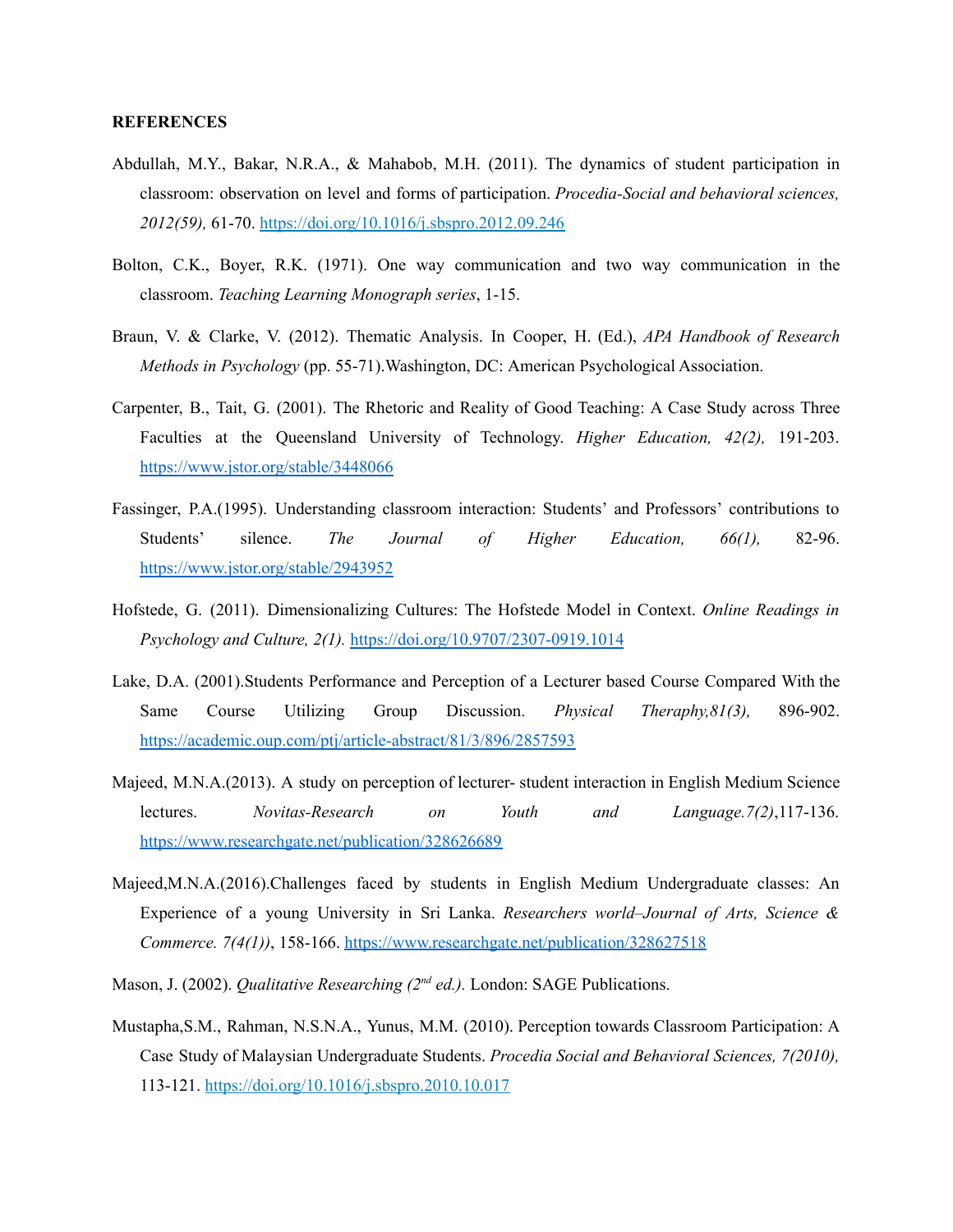- Mustapha,S.M., Rahman, N.S.N.A., Yunus, M.M. (2010). Factors Influencing class room participation: A Case Study of Malaysian Undergraduate Students. *Procedia Social and Behavioral Sciences, 9(2010),* 1079-1084. <https://doi.org/10.1016/j.sbspro.2010.12.289>
- Navaz, A.M.M. (2020). Developing a Framework for Understanding Lecturer- Student Interaction in English Medium Undergraduate Lectures in Sri Lanka: First Step Towards Dialogic Teaching. *International Journal of English Linguistics, 10(6),* 395-409. <https://www.ccsenet.org/journal/index.php/ijel/article/view/0/44043>
- Nkhoma,C. A., Thomas,S., Nkhoma,M.Z., Sriratanaviriyakul,N., Truong,T.H., & Vo, H.X. (2017). Measuring the impact of out of the class communication through instant messaging. *Emerald Insight*. *60(4),*318-334. <https://www.emerald.com/insight/content/doi/10.1108/ET-12-2017-0196/full/html>
- Parsons ,S.A., Nuland, L.R., & Parsons, A.W. (2014). The ABCs of student interaction. *The Phi Delta Kappa International, 95(8*), 23-27*.* <https://www.jstor.org/stable/24374604>
- Schaddelee, M., McConnell, C.(2017). Analysing student perceptions to enhance engagement: An interdisciplinary, project – based learning programme. *Journal of International Education in Business, 11(2),* 161-177. <https://www.emerald.com/insight/content/doi/10.1108/JIEB-09-2017-0034/full/html>
- Sekaran,U. (2003). *Research Methods for Business: A Skill Building Approach (4 th ed.).* United States of America: John Willey & Sons.
- Sekaran,U., Bougie, R.(2016). *Research Methods for Business- A Skill Building Approach (7 th ed.) .*Chichester: John Willey & Sons.
- Shaari, A.S., Yusuf, N.M., Ghazali, I.M., Osman, R.H., & Dzahir, N.F.(2014). The relationship between lecturers' teaching style and students' academic engagement. *Procedia- Social and Behavioral sciences. 2014*(118), 10-20. <https://doi.org/10.1016/j.sbspro.2014.02.002>
- Sills- Briegel, T.M.(1996). Teacher- student proximity and interaction in a computer laboratory and classroom. *The Clearing House, 70(1),* 21-23. <https://www.jstor.org/stable/30189227>
- Tong, V.C.H., Standen, A., & Sotiriou, M. (2018). *Shaping Higher Education with Students: Large Group teaching: Problematics, pedagogics and partnerships.* UCL Press.
- Voss, R. (2009).Studying critical classroom encounters: The experience of students in German College Education.*Emerald Insights, 17(2),*156-173. <https://www.emerald.com/insight/content/doi/10.1108/09684880910951372/full/html>